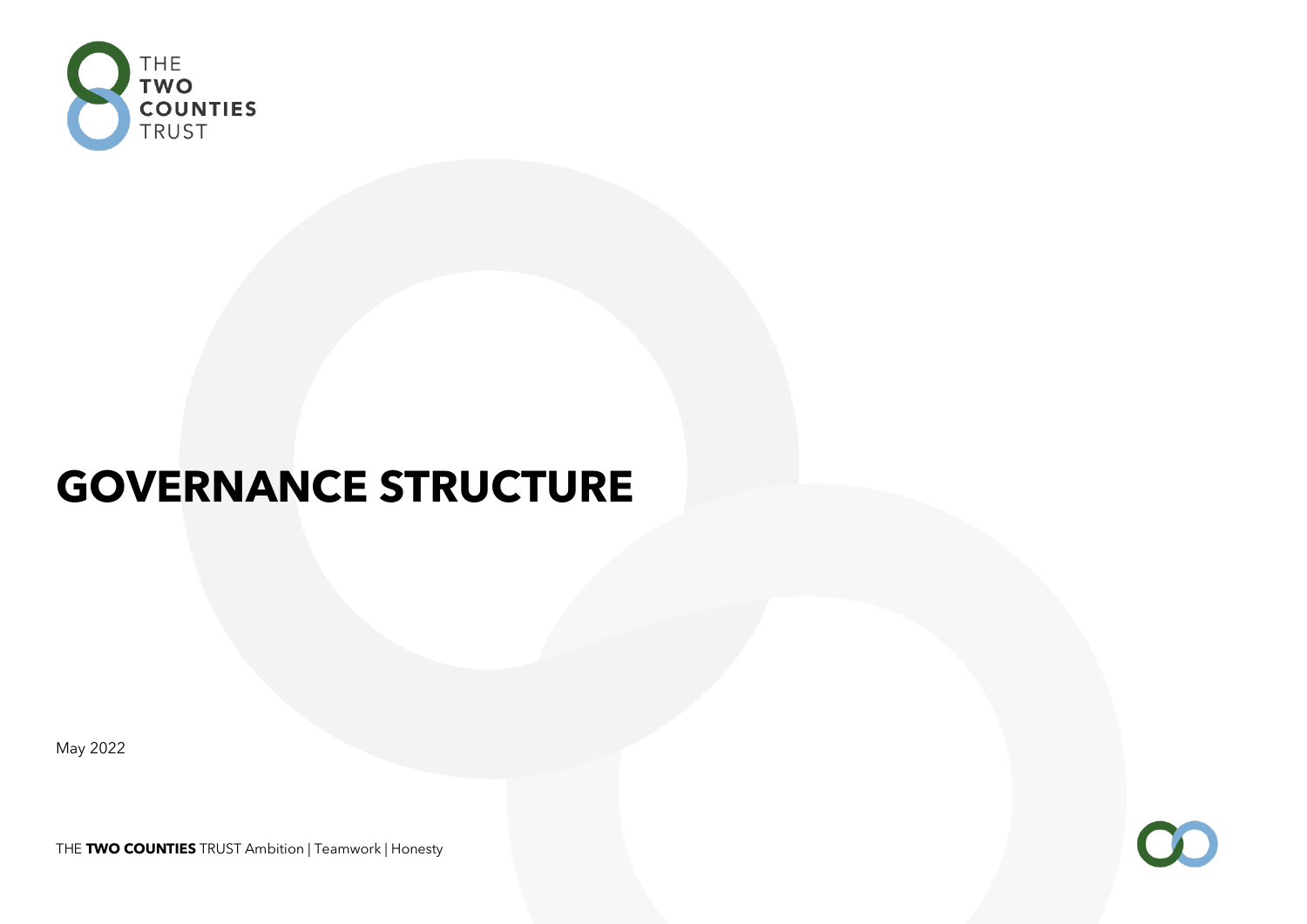# **The Two Counties Trust**

| Why do we exist?                                | To provide our students with opportunities and experiences to enhance their life choices, making a positive contribution to the world<br>we share.                                                                                                                                                                                                                                                                                                                             |  |  |  |  |
|-------------------------------------------------|--------------------------------------------------------------------------------------------------------------------------------------------------------------------------------------------------------------------------------------------------------------------------------------------------------------------------------------------------------------------------------------------------------------------------------------------------------------------------------|--|--|--|--|
| How do we<br>behave?                            | Ambition: we maximise our potential through striving for excellence.<br>Teamwork: we give 100% effort, displaying kindness and humility for the benefit of all.                                                                                                                                                                                                                                                                                                                |  |  |  |  |
|                                                 | Honesty: we are respectfully open about our successes and areas for growth.                                                                                                                                                                                                                                                                                                                                                                                                    |  |  |  |  |
| What do we do?                                  | We serve our communities by educating and preparing our students for the next steps in their lives.                                                                                                                                                                                                                                                                                                                                                                            |  |  |  |  |
| How will we<br>succeed?                         | Creating a healthy organisation, free from politics and confusion through clarity following the empowered to lead operating model.<br>Building a compelling school culture built on strong professional relationships where all students can achieve.<br>Crafting and implementing a high-value curriculum which is knowledge rich to allow meaningful application of skills.<br>Putting people first through high impact professional development and instructional coaching. |  |  |  |  |
| How will we know<br>we have been<br>successful? | All schools will be judged at least good within three years of joining the MAT.<br>Priority students will have made at least the same progress as all students nationally.<br>The MAT will be in the top 20 MATs in the country for student outcomes.<br>The Two Counties will be MAT of choice for staff, students, and families.                                                                                                                                             |  |  |  |  |

 $\bigcirc$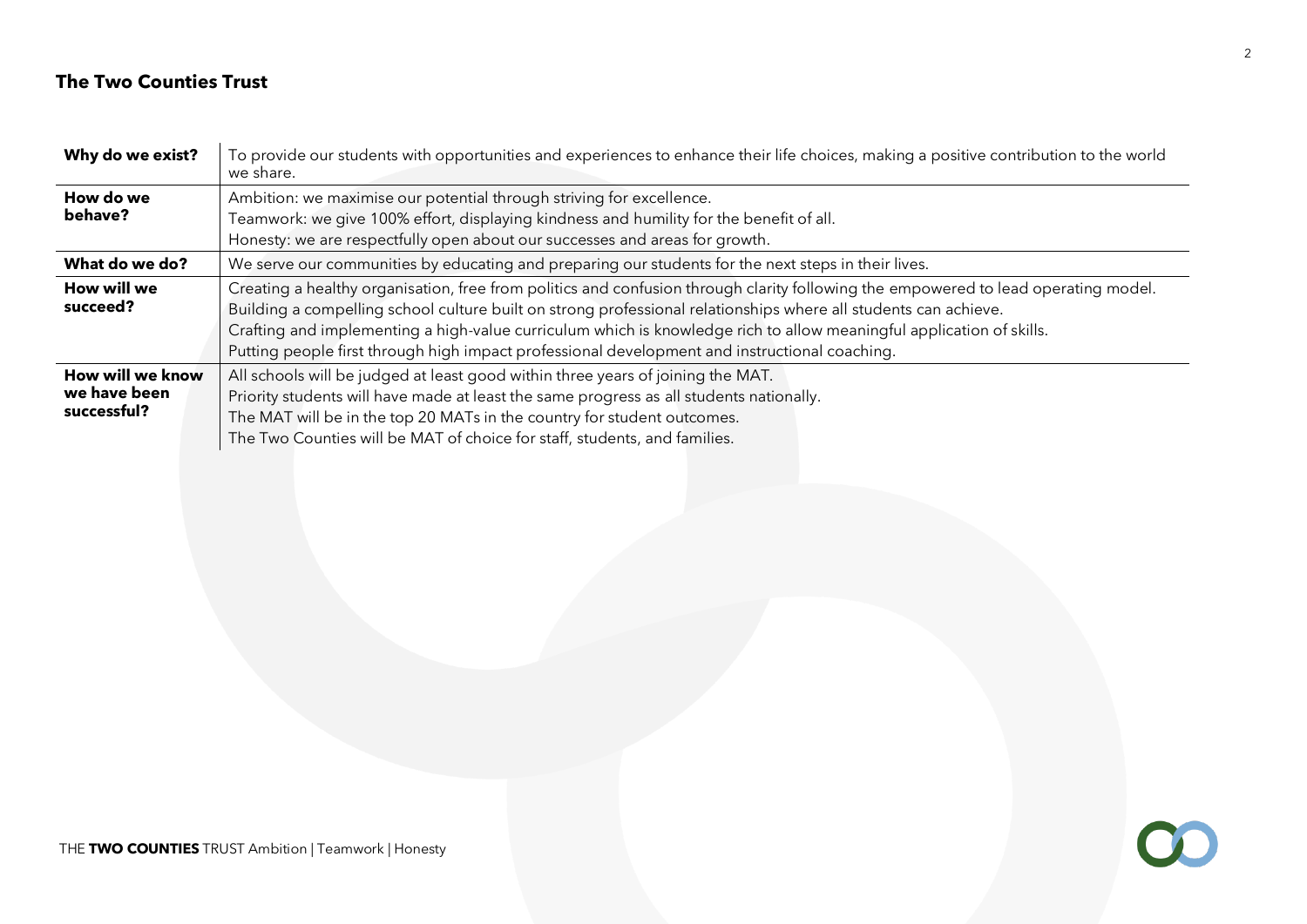# **Table of Contents**

| Item                    | <b>Title</b>                                 | Page      | Item  | <b>Title</b>                                         | Page      |
|-------------------------|----------------------------------------------|-----------|-------|------------------------------------------------------|-----------|
| 1                       | The Governance Model                         |           | 10    | <b>Standing Orders</b>                               | 19-24     |
| $\mathbf 2$             | Multi Academy Trust Structure                | 5         | 10.1  | Operation of the LGB                                 | 19        |
| 3                       | Our Mission and Strategic Anchors            | 6         | 10.2  | Arrangements for meetings of the LGB                 | 19-20     |
| 4                       | Core Values                                  | 6         | 10.3  | Expectations on Governors attending LGB meetings     | 20        |
| 5                       | <b>Strategic Projects</b>                    | 7         | 10.4  | Attendance at meetings                               | $20 - 21$ |
| 6                       | The structure of governance within the Trust | 8         | 10.5  | The role of the Chair                                | 21        |
| $\overline{\mathbf{z}}$ | Members                                      | 9         | 10.6  | Staff Governor nominations and elections             | 21        |
| 8                       | <b>Board of Trustees</b>                     | 10        | 10.7  | Parent Governor nominations and elections            | 22        |
| 9                       | Local Governing Body Terms of reference      | 11        | 10.8  | Co-opted Governors                                   | 22        |
| 9.1                     | How Trustees support the work of the LGB     | 11        | 10.9  | Terms of office                                      | 22        |
| 9.2                     | Where Trustees have concerns about the LGB   | 11        | 10.10 | Resignation, removal & disqualification of Governors | $22 - 23$ |
| 9.3                     | Governance Action Plan                       | 11        | 10.11 | Election and removal of the Chair and Vice Chair     | 23        |
| 9.4                     | Composition of the LGB                       | 12        | 10.12 | Committees                                           | 23-24     |
| 9.5                     | Operation of the LGB                         | 12        | 11    | Scheme of Delegation                                 | 25        |
| 9.6                     | Delegated powers                             | 12        | 11.1  | Governance                                           | 26        |
| 9.7                     | General responsibilities of the LGB          | $13 - 14$ | 11.2  | Strategy and Leadership                              | 27        |
|                         | Specific Responsibilities of the LGB for:    |           | 11.3  | <b>Education and the Curriculum</b>                  | 28        |
| 9.8                     | Admissions                                   | 14        | 11.4  | <b>Financial Management</b>                          | 29        |
| 9.9                     | Behaviour and exclusions                     | 14        | 11.5  | Employment                                           | 30        |
| 9.10                    | Finance, Risk and Audit                      | 15        | 11.6  | Operations                                           | 31        |
| 9.11                    | Curriculum                                   | 15        | 11.7  | Scheme of delegation on financial controls           | 32        |
| 9.12                    | Health and Safety                            | 15        |       |                                                      |           |
| 9.13                    | Safeguarding and Child Protection            | 15        |       |                                                      |           |
| 9.14                    | School organisation                          | 15        |       |                                                      |           |
| 9.15                    | <b>SEND</b> students                         | 16        |       |                                                      |           |
| 9.16                    | <b>Pupil Premium Students</b>                | 16        |       |                                                      |           |
| 9.17                    | <b>Employment and Performance Management</b> | 16        |       |                                                      |           |
| 9.18                    | Student target setting and Achievement       | 17        |       |                                                      |           |
| 9.19                    | Teaching and Learning                        | 17        |       |                                                      |           |
| 9.20                    | Link roles delegated to individual Governors | $17 - 18$ |       |                                                      |           |

 $\alpha$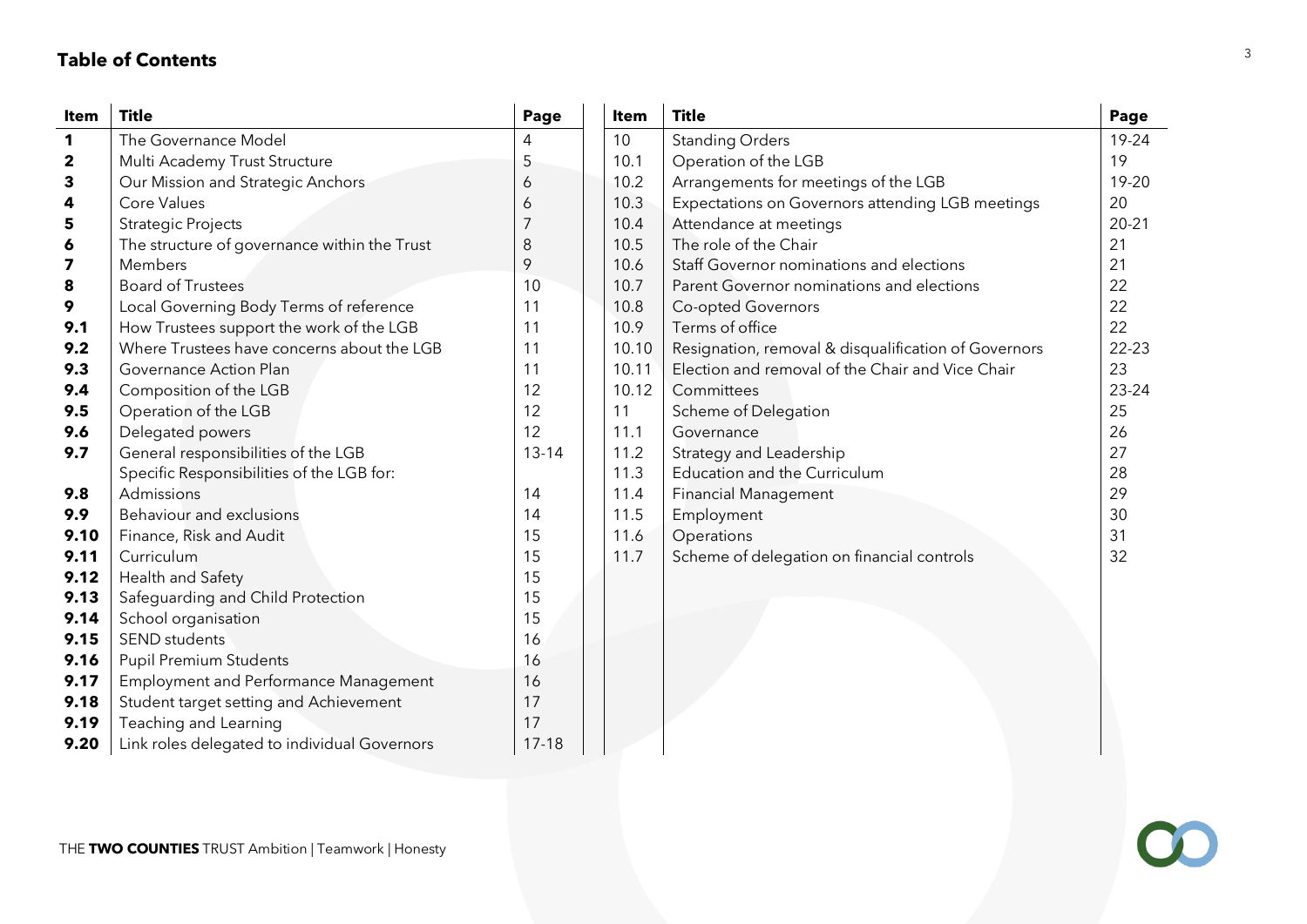# **1. The Governance Model**

Effective governance in the Trust is supported by:

- Members who are guardians of the constitution.
- The Board of Trustees who are accountable for educational standards and financial conduct across the Trust.
- The Risk and Audit Committee who maintain oversight of risk and compliance.
- The Finance Committee who maintain oversight of the financial position.
- Local Governing Bodies who have delegated authority as per the Terms of Reference and Scheme of Delegation set out in this document.

The Two Counties Trust is governed by the Board of Trustees who are accountable to the DfE. They have overall responsibility and ultimate decision-making authority for all the work of the Trust, including the establishing and running of the academies operated by the Trust.

To assist with the discharge of their responsibilities, the Trustees have established a Local Governing Body for each of the academies. The LGB shall be a committee established pursuant to Articles 100 and 104 of the Articles of Association.

The governance structure is underpinned by the Articles of Association and the Local Governing Body Scheme of Delegation which shall be reviewed at least annually.

Financial governance, must as a foundation, be compliant with the principles and regulations set out in the Academies Trust Handbook and the Funding Agreement.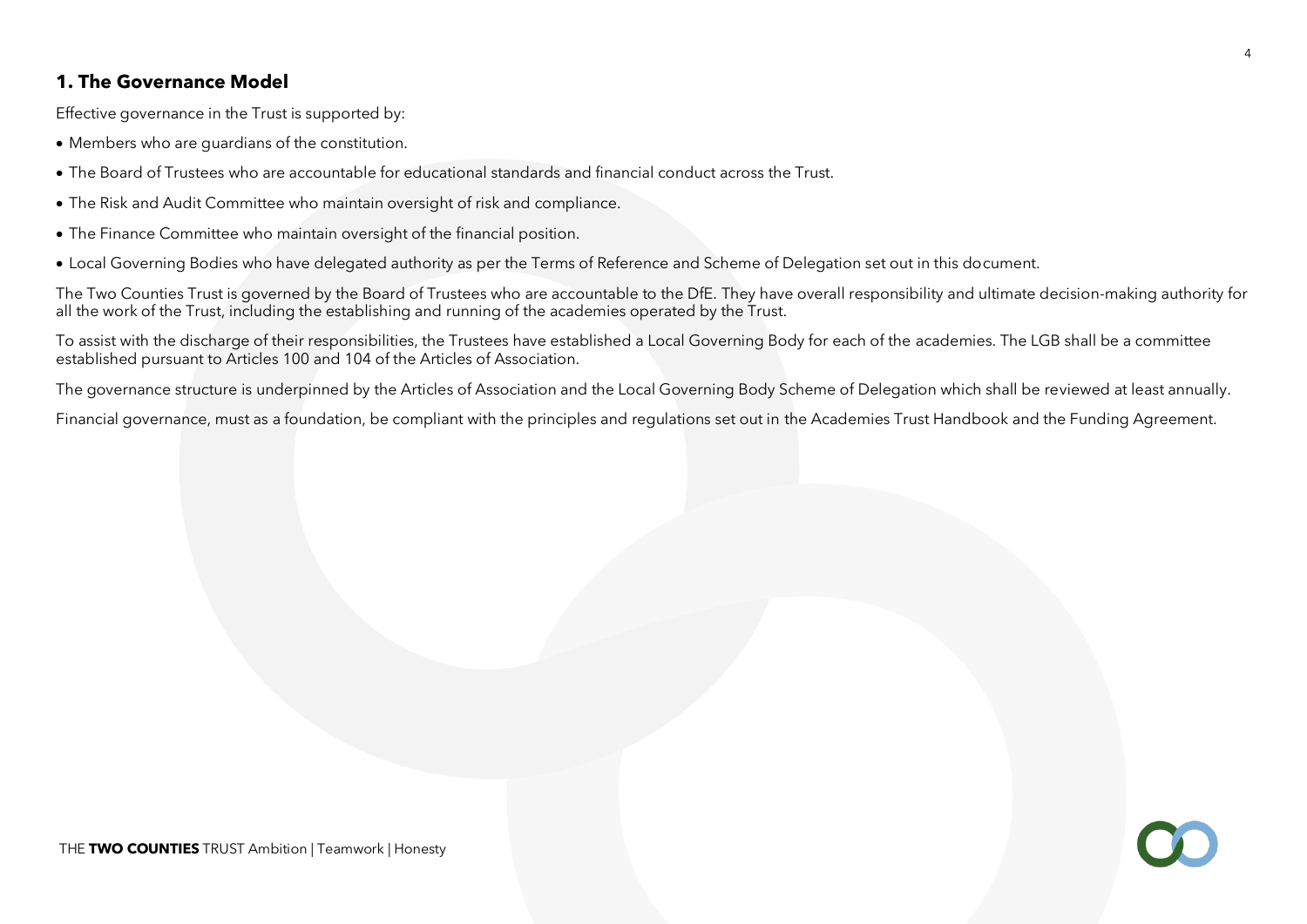

5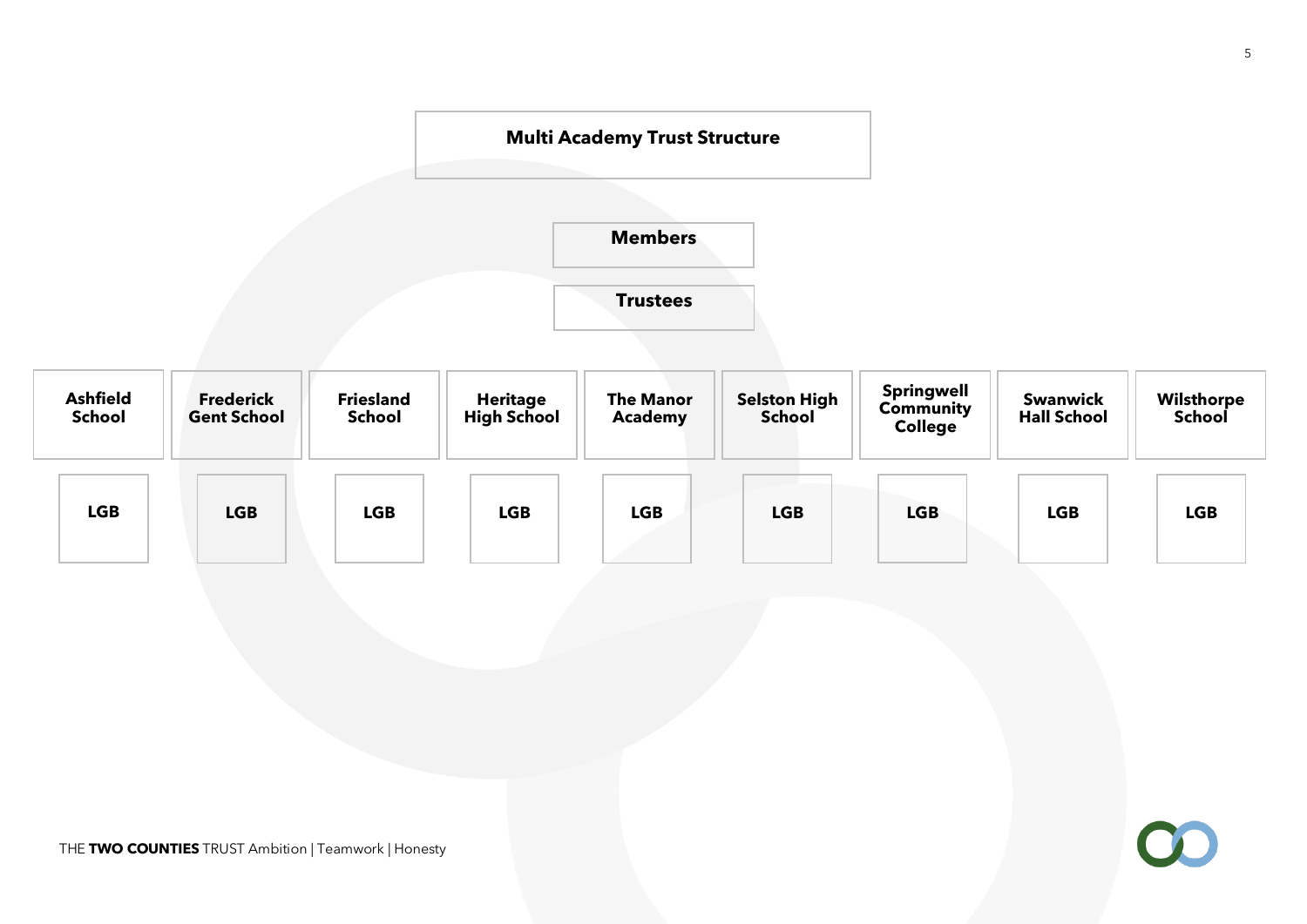# **3. Our Mission:**

# **Our Mission**

To provide our students with opportunities and experiences to enhance their life choices, making a positive contribution to the world we share.

#### **Our Strategic Anchors**

To:

- Create a healthy organisation, free from politics and confusion through clarity following the empowered to lead operating model.
- Build a compelling school culture built on strong professional relationships where all can achieve.
- Craft and implement a high-value curriculum that is knowledge-rich to allow the meaningful application of skills.
- Put people first through high impact professional development and instructional coaching.

# **4. Core Values**

**Ambition**: We maximise our potential through striving for excellence

**Teamwork:** We give 100% effort, displaying kindness and humility for the benefit of all

**Honesty**: We are respectfully open about our successes and areas for growth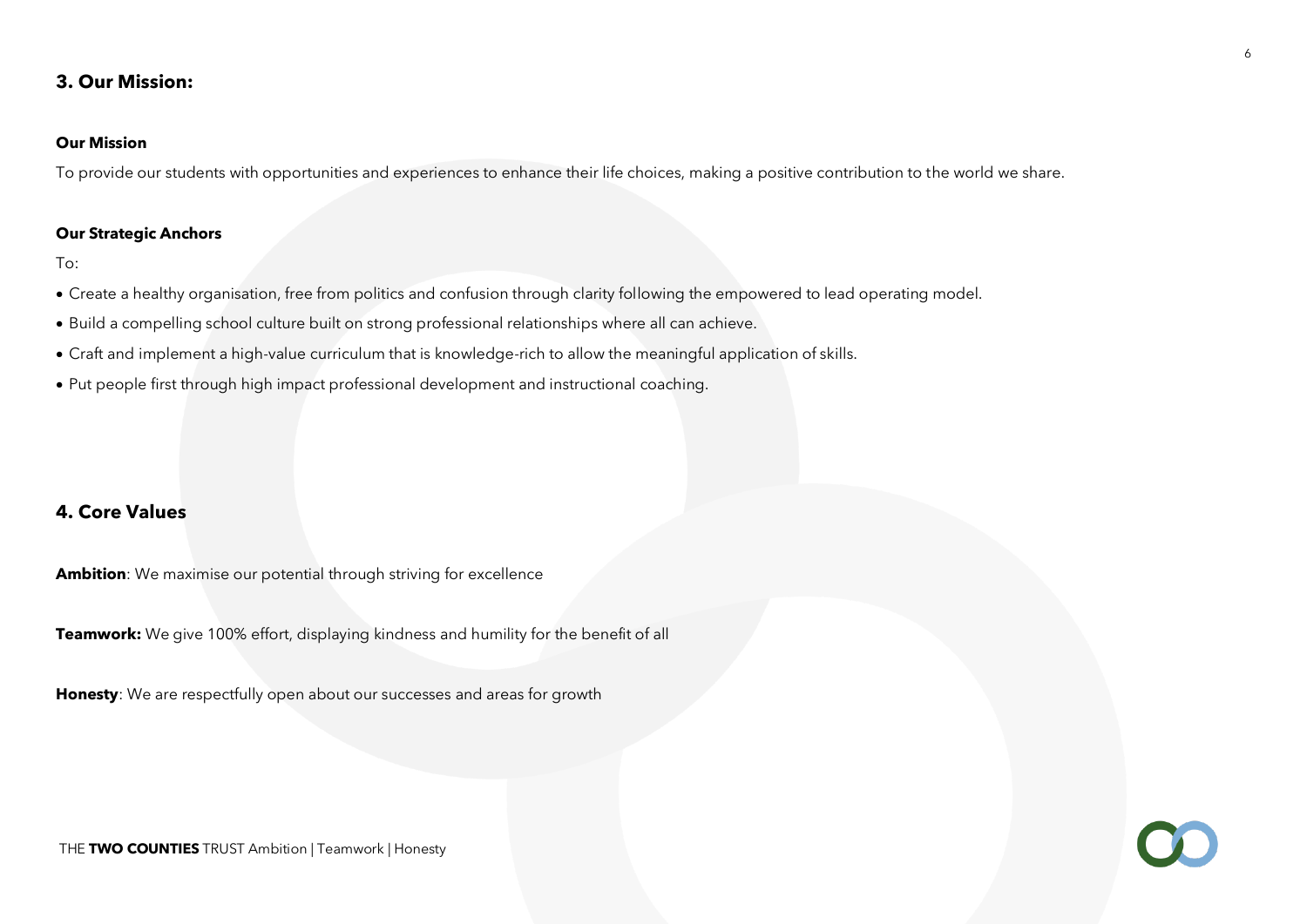# **5. Key Strategic Projects 2021-2024**

Develop a strategy for students needing an alternative pathway to ensure they have both tailored and high-quality provision which fully prepares them for their next stage in education, training or employment.

Ensure our Sixth Forms offer a high-value curriculum in an adult like environment and exploits opportunities for students to benefit from different sites.

Launch a talent strategy which maximises our ability to recruit, develop and retain exceptional people.

Facilitate an efficient and coherent estates and site strategy to improve working and learning conditions.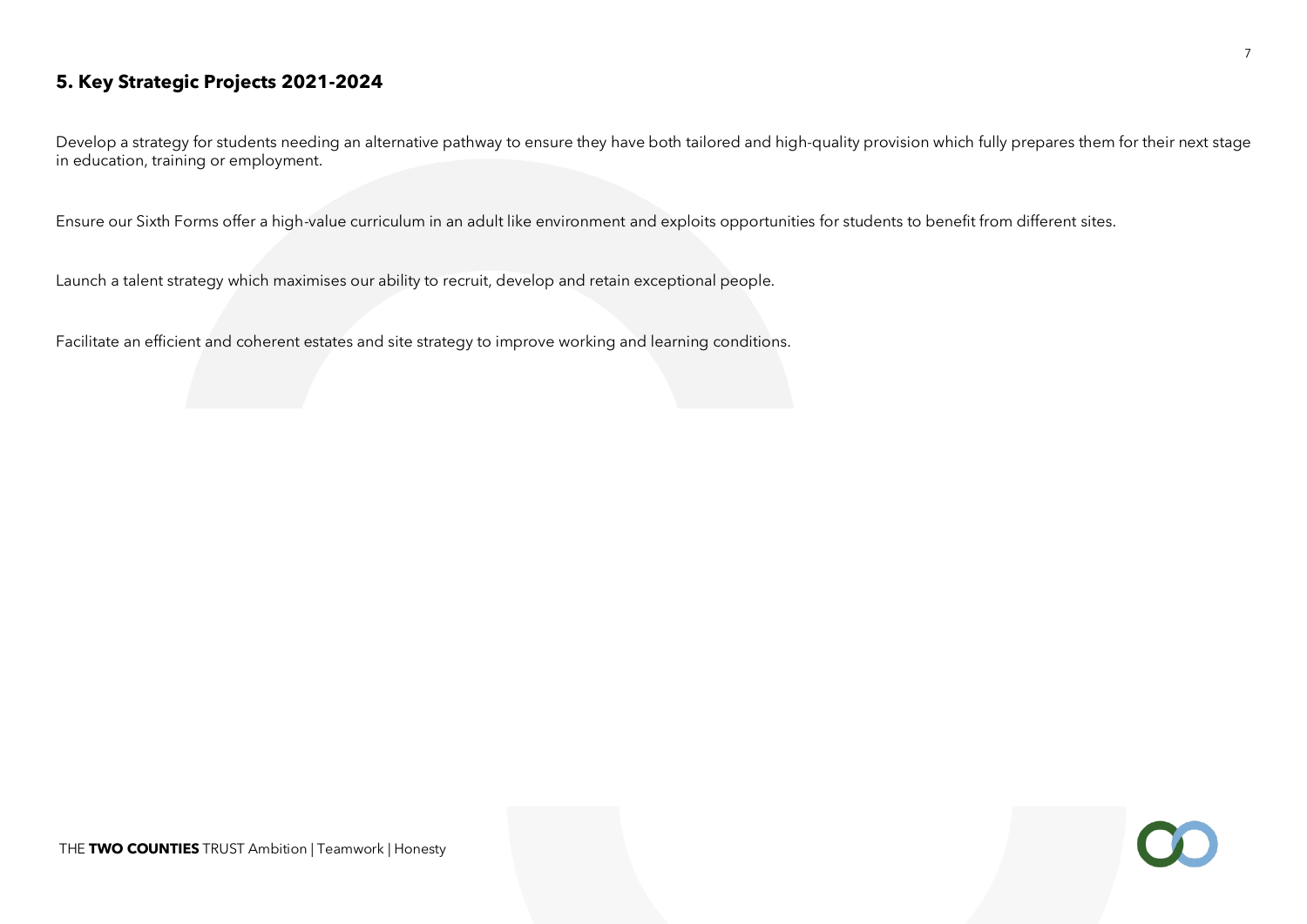# **6. The structure of Governance within The Two Counties Trust**

#### **Members**

The Trust has up to five members whose role is similar to shareholders in a company. Members have ultimate control over the Trust and ensure the charitable object is fulfilled. The Members appoint some of the Trustees and can exercise reserve powers to appoint and remove Trustees, but it is anticipated that this power will be rarely exercised. Members may also amend the Articles of Association and, if necessary, wind up the Multi Academy Trust. Members will meet as often as is necessary to carry out their duties, but at least on an annual basis.

#### **Board of Trustees**

The Board of Trustees holds overall responsibility and accountability for the performance of the Trust. Trustees are company directors registered with Companies House. The Trustees are personally responsible for the actions of the Trust and the Academies and are accountable to the Members, the Secretary of State for Education and to the wider community for the quality of the education received by all students and for the expenditure of public money. The Trustees are required, as Trustees and pursuant to the Funding Agreements, to have systems in place through which they can assure themselves of the quality, safety and good practice of the affairs of the Academy Trust.

A Link Trustee acts as a conduit between the Board of Trustees and a Local Governing Body. Link Trustees engage with Local Governing Bodies and support them to develop their understanding of the role of the Trust Board and to fulfil the expectations of the Trust. Link Trustees also engage with Local Governing Bodies to better understand their challenges and open communication channels between the Governors and Trustees.

#### **Trust Board Committees**

Trust Board Committees provide high-level scrutiny. The principle of 'no duplication of governance' requires a clear differentiation of the nature of the scrutiny and challenge provided by the Trust Board Committees of each Academy's contribution to the overall performance of the Trust. The Board of Trustees will nominate a Risk and Audit Committee who will be accountable for standards and risk, a Finance Committee who will be accountable for compliance and overseeing the management of the Trust Finances, as well as a Remuneration Committee who will be accountable for the performance management and pay review of the Executive Team including the CEO.

## **The Local Governing Body (LGB)**

Each LGB supports the work of the Trust Board by taking decisions / making recommendations as set out within this document. The LGB is comprised of Governors and other representatives drawn from the Academy's community, both as elected and appointed members.

The Local Governing Body is accountable to the Board of Trustees.

The broad duties of a Local Governing Body are set out in the Terms of Reference.

#### **The Two Counties Trading Company**

The Trust operates a limited company to manage the Ashfield Plaza Day Nursery and ancillary operations across a number of sites. The Trustees will appoint up to five Company Directors to oversee the management of the Trading Company. The Trading Company Board of Directors meets at least three times a year.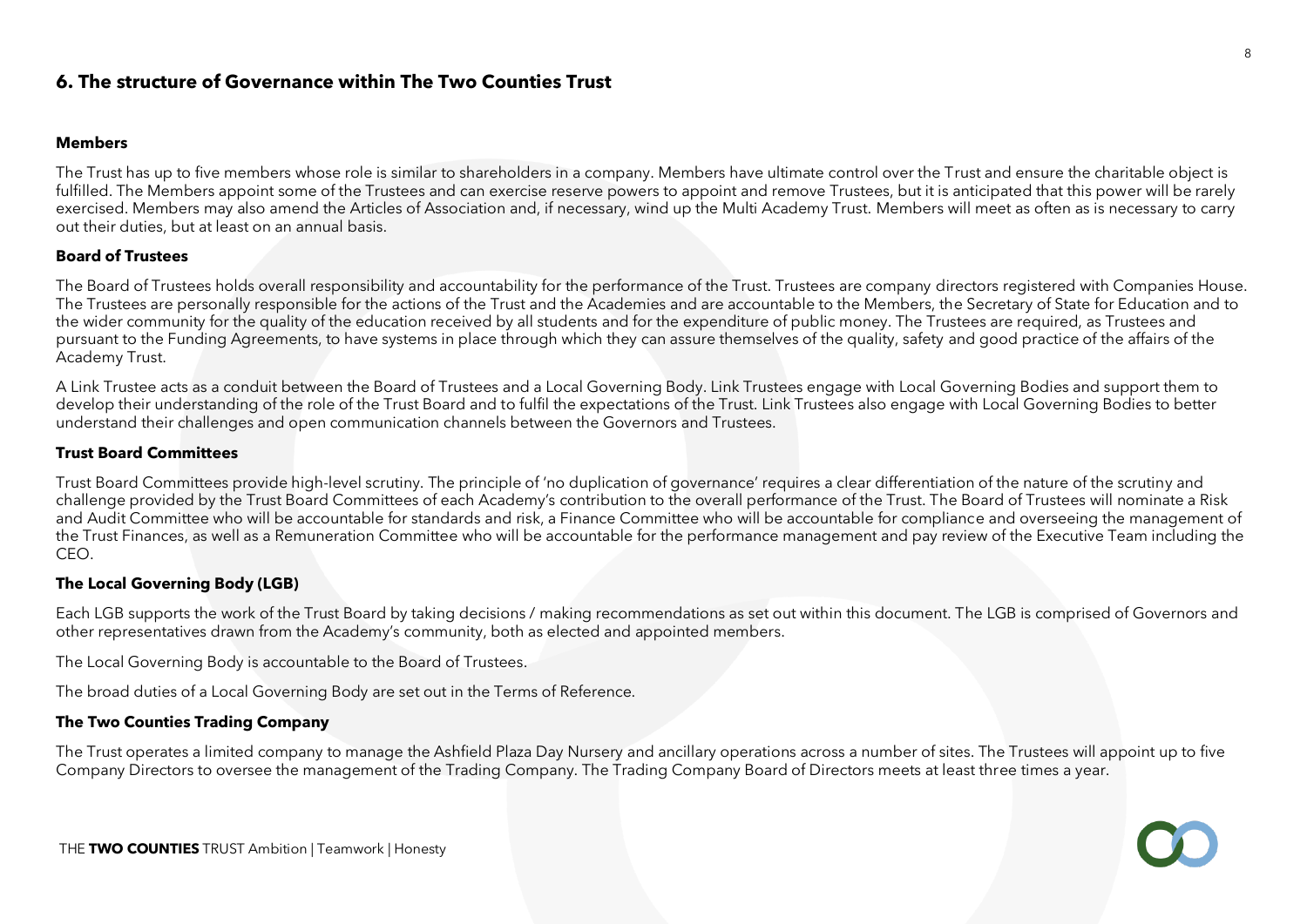# **7. Members**

#### **Members**

| Gillian Haslam            |  |
|---------------------------|--|
| <b>Richard Crisp</b>      |  |
| <b>Richard Stones OBE</b> |  |
| <b>Scott Knowles</b>      |  |
| Vacancv                   |  |

The Trust has up to five members whose role is similar to shareholders in a company.

Members have ultimate control over the Trust and ensuring the charitable object is fulfilled.

The Members appoint some of the Trustees and can exercise reserve powers to appoint and remove Trustees, but it is anticipated that this power will be rarely exercised. Members may also amend the Articles of Association and, if necessary, wind up the Multi Academy Trust.

In the event that the MAT is wound up without enough assets to satisfy its creditors, each Member would be liable to pay up to £10 towards these debts.

Members will meet as often as is necessary to carry out their duties, but at least on an annual basis.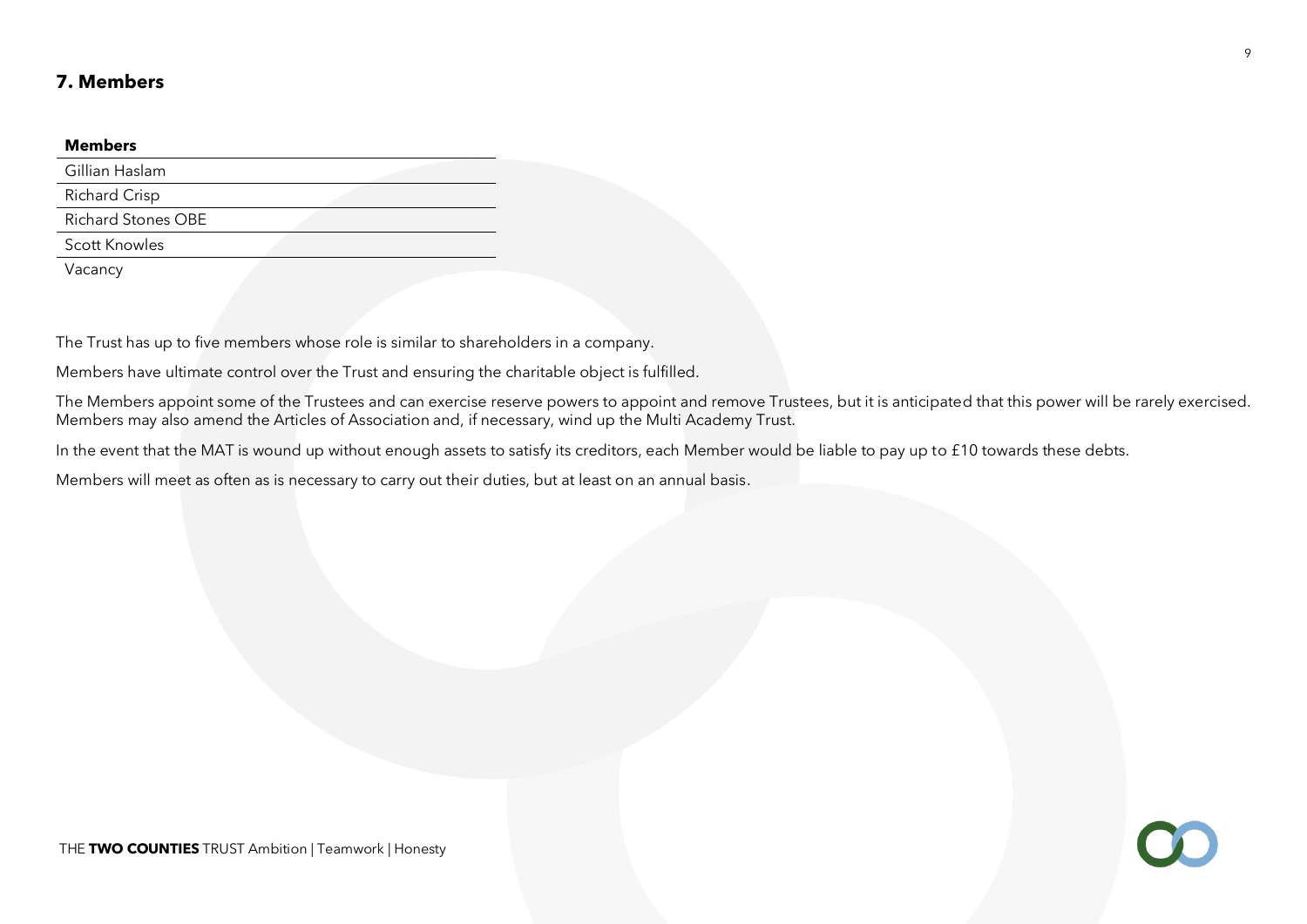# **8. Board of Trustees**

#### **Trustees**

Co-opted Trustee: Lisa Harrison Co-opted Trustee: Chris Hallam Co-opted Trustee Alison Chmiel Co-opted Trustee: Andrew Durrant Co-opted Trustee: vacancy Co-opted Trustee: Simon Higginson Member Appointed Trustee: Karen Potts Member Appointed Trustee: Ruth Wheelhouse

Member Appointed Trustee: Ian Greenaway

The Board of Trustees holds overall responsibility and accountability for the performance of the Trust.

There are:

- 6 co-opted Trustees appointed by the Board of Trustees (according to their skills and experience e.g. Business, Education, Finance, HR, H & S)
- 3 Member Appointed Trustees

A nominated Member may attend Board of Trustee meetings.

The Board of Trustees will also have the following committees:

- Finance
- Risk & Audit
- Remuneration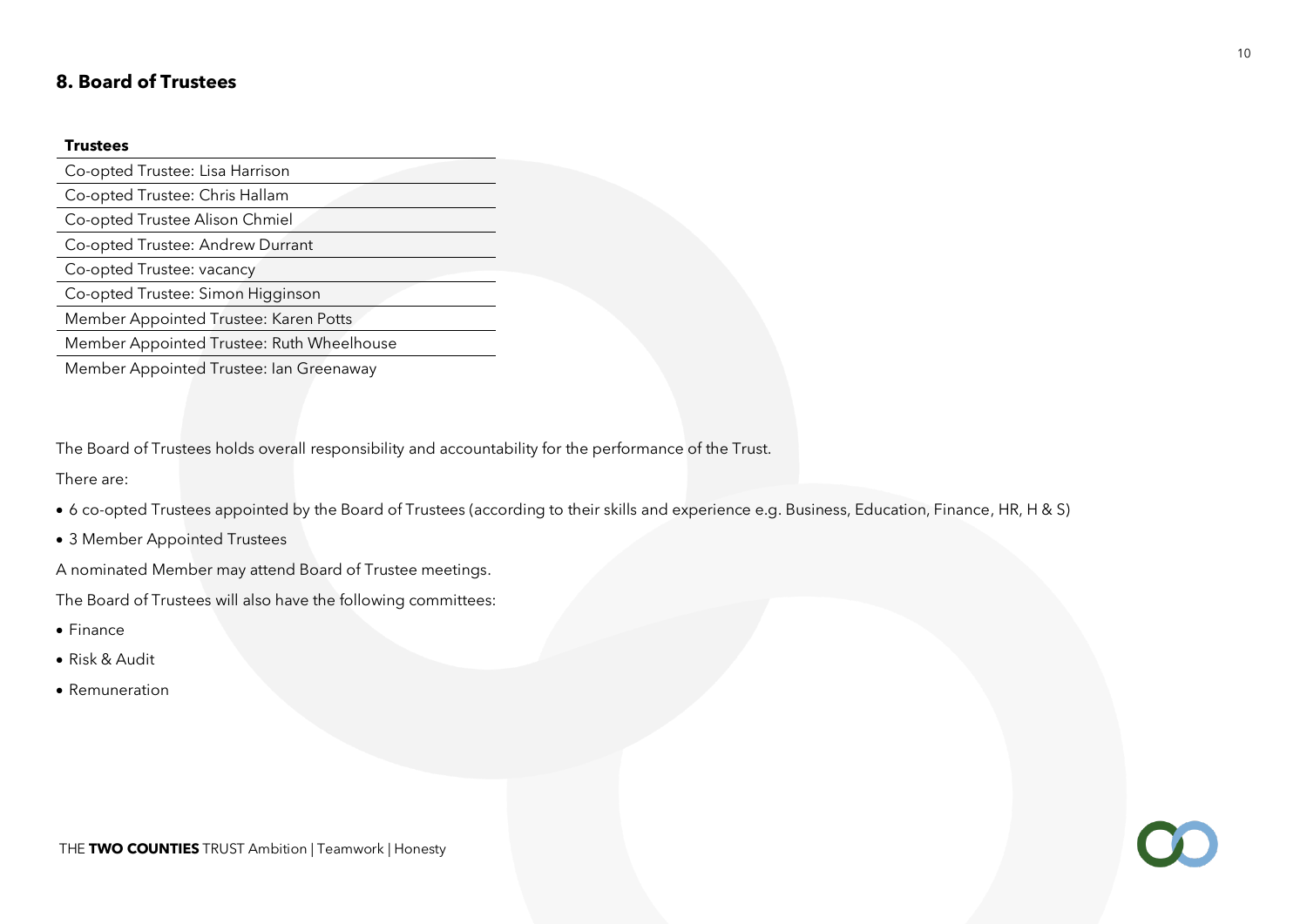# **9. Local Governing Body (LGB) Terms of Reference**

The terms of reference of each Local Governing Body (LGB) set out in this document are approved by the Board of Trustees.

All decisions reserved for the LGB are determined by the Board of Trustees and are reviewed at least annually.

## **9.1 How Trustees support the work of the LGB**

Trustees support the work of the LGB by:

- Setting a clear strategic vision for the Trust to allow the LGB to set its improvement plan.
- Ensuring that systems are put in place to allow LGBs to be presented with timely, accurate and meaningful data to allow Governors to analyse performance.
- Analysing Academy performance in order to support and challenge the Headteacher and the SLT of the Academy.
- Ensuring that Governors have access to high quality training.

#### **9.2 Where Trustees have concerns about the performance of an LGB**

Without prejudice to the Trustees' rights to remove any Governor, and the Trustees' rights to amend the terms of reference at any time (following consultation with the LGB), where the Trustees have concerns about the performance of an LGB they may, amongst other actions:

- Require the relevant LGB to adopt and comply with a governance action plan in such a form as determined by the Trustees.
- Suspend or remove any or all of the matters delegated to the relevant LGB.
- Suspend or remove any or all of the Governors of the relevant LGB.

#### **9.3 Governance Action Plan**

The Trustees may require a governance action plan where:

- The Academy has a deficit budget (both revenue and capital) in excess of £50,000.
- The LGB are in breach of the terms of reference / scheme of delegation.
- The Academy is in material breach of its funding arrangement.
- The Academy goes into an Ofsted category following an inspection.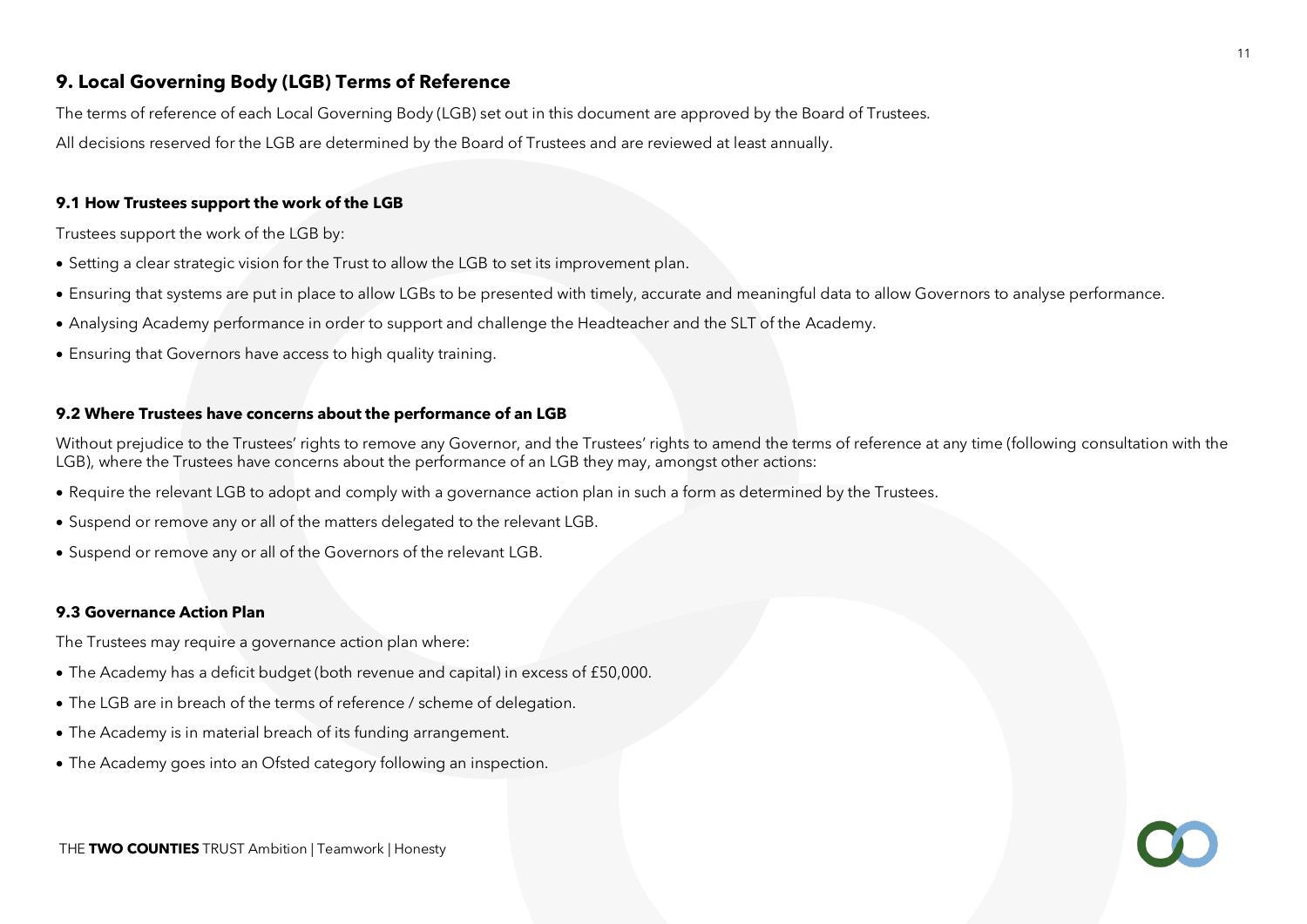# **9.4 Composition of the LGB**

The composition of the LGB is set out below and has been agreed by the Board of Trustees.

The composition may be amended from time to time by the Board of Trustees. Members of the LGB are known as Governors. The Board of Trustees have the right to appoint such persons to the LGB as they determine from time to time.

The LGB shall not normally exceed 14 members or have less than a minimum of 9 members and will be composed of:

- The Headteacher
- Up to 2 elected staff Governors, noting that the total number of Governors who are employees shall not exceed one third of the total number of Governors;
- Up to 3 elected parents;
- Up to 7 Governors co-opted by the LGB to ensure an adequate skill set.
- Up to 4 Governors appointed by the Trust, should the Trustees determine it necessary to do so, including an appointed chair;

# **9.5 Operation of the LGB**

- Project Groups may be set up for specific tasks as determined by the Chair of Governors and the Headteacher.
- Monitoring is an important role of the LGB. Effective governance is driven by informed decision making which comes from focussed monitoring.
- Governors will be assigned a 'link' role which will focus on a key statutory area or priority for the Academy. Additional, non-routine tasks may be assigned to Governors as determined by the LGB.

# **9.6 Delegated powers**

In exercising its delegated powers and functions, the Governors of the LGB shall:

- Ensure that Academy business is conducted in accordance with the objects of the Trust, the terms of any Trust governing the use of land which is for the purposes of the Academy, any agreement entered into with the Secretary of State for the funding of the Academy and these terms of reference.
- Promptly implement and comply with any policies or procedures communicated to the LGB by the Trustees.
- Review delegated policies and practices on a regular basis and in view of any advice or recommendations made by the Trustees.
- Work closely with the Trustees and act with integrity, objectivity and honesty in the best interests of the Trust and the Academy.
- Be open about decisions and be prepared to justify those decisions.
- Keep confidential all information of a confidential nature obtained by them relating to the Academy and the Trust.
- Adopt financial prudence in managing the financial affairs of the Trust in so far as these relate to the Academy and are delegated to the LGB.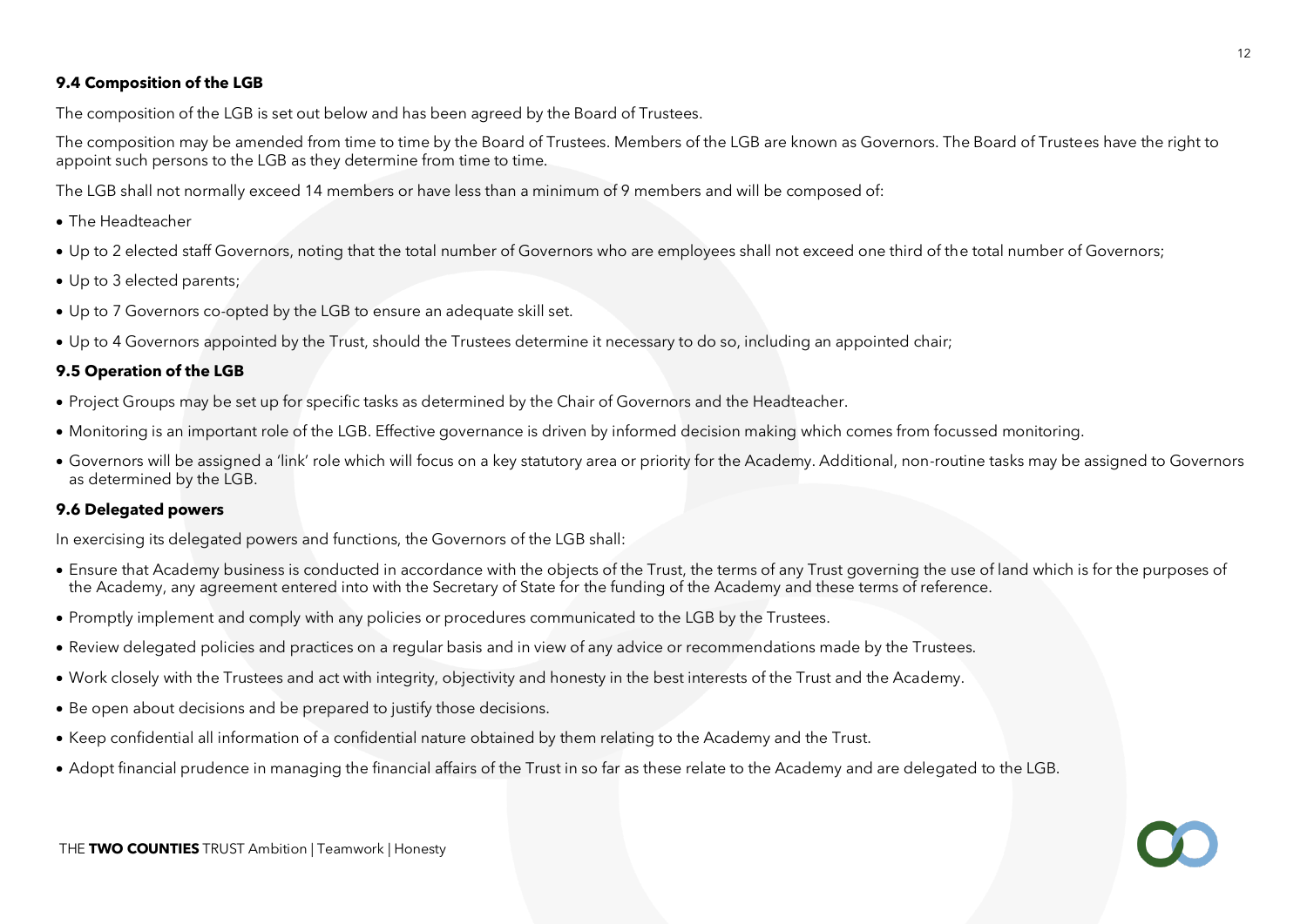#### **9.7 General responsibilities of the Local Governing Body**

- To work within their delegated remit of the Trust's Terms of Reference and Standing Orders and be responsible for the actions of the LGB.
- To adopt the Trust's Code of Conduct for Governors.
- To foster and maintain community cohesion.
- To seek the views of stakeholders.
- To ensure, via the Governance Professional, that governance information on the website is up to date and compliant.
- To adhere to the expectations of Governors as laid down by the Trustees.
- To appoint (or remove) the LGB Chair and Vice Chair annually (noting that the Board of Trustees can exercise its power to remove or appoint to these roles should it deem this to be necessary).
- To hold at least four LGB meetings and two challenge days per year.
- To recruit new co-opted Governors as vacancies arise in accordance with the outcome of the LGB skills audit.
- To hold elections for parent and staff Governors as vacancies arise.
- To arrange induction and mentoring for newly appointed or elected Governors.
- To aim to ensure that its Governors promote and uphold high standards of conduct, probity and ethics.
- To participate in appropriate training.
- To suspend or dismiss any Governor from the LGB, informing the Board of Trustees of any such action taken via the Lead Governance Professional.
- To ensure that a register of Governors' pecuniary interests is maintained and updated annually.
- To assign monitoring responsibility for each of the agreed areas.
- To read and review monitoring reports from other members of the LGB.
- To consider whether any action by the LGB is necessary in response to a Governor report.
- To read and review reports from the Headteacher in readiness for each meeting.
- To read and review data reports to understand and to be able to question Academy performance
- To respond to requests from the Trust for reports and feedback on Academy performance.
- To review the vision and values of the Academy.
- To ensure that the vision and values are shared with all stakeholders.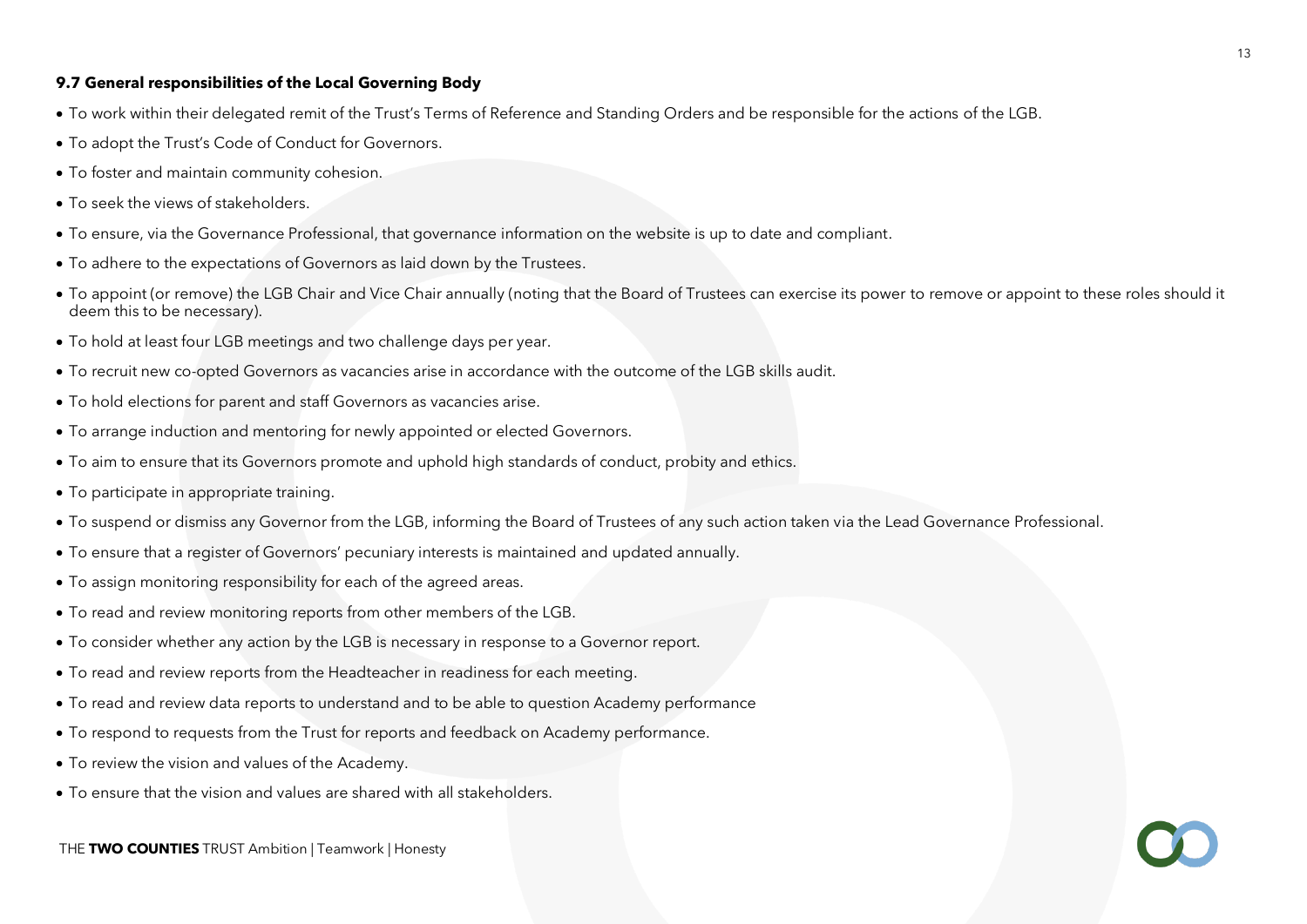- To promote high standards and take steps to ensure that students are attending a successful Academy which provides them with a good education and which supports their well-being.
- To take an active role in School Self Evaluation, External Reviews and Subject Reviews, recognising success while identifying and monitoring areas requiring improvement.
- To play an active role during Challenge Days
- To review and monitor the School Improvement Plan throughout the year, ensuring that it is updated regularly and focussed on key priorities.
- To review and challenge student KPI data at LGB meetings, ensuring that priority areas are fed into the School Improvement Plan.
- To be aware of how the Academy is regarded by students and parents, seeking and acting on feedback.
- To be aware of academy policies and regularly review policies delegated to the LGB, consulting with representative stakeholders as appropriate.
- To follow the Trust Complaints Procedure.
- To ensure that the LGB complies with duties delegated to it by the Trust Board.
- To approve and review the Academy's Equality Objectives.
- Each Governor shall be required to take part in regular self-review and is accountable for meeting their own training and development needs. It is a Governor's responsibility to consider if, and raise any concerns where, they feel that appropriate training and development is not being provided.

# **9.8 Specific Responsibilities of the LGB: Admissions**

• To ensure the Headteacher complies with the Admissions Policy.

# **9.9 Specific Responsibilities of the LGB: Behaviour and Exclusions**

- To review the Behaviour Policy in line with the policy renewal schedule.
- To monitor the application of the Behaviour Policy.
- To receive information on and review the use of detentions and exclusions.
- To review and determine whether or not to uphold permanent exclusions.
- To review and determine whether or not to uphold fixed term exclusions where a student is either excluded for +15 days in a term or would lose the opportunity to sit a public exam, or if above 5 days and the parent(s) request a meeting.
- To monitor attendance, punctuality and disciplinary matters for students including all exclusion related matters, determining follow up action for the academy where required.

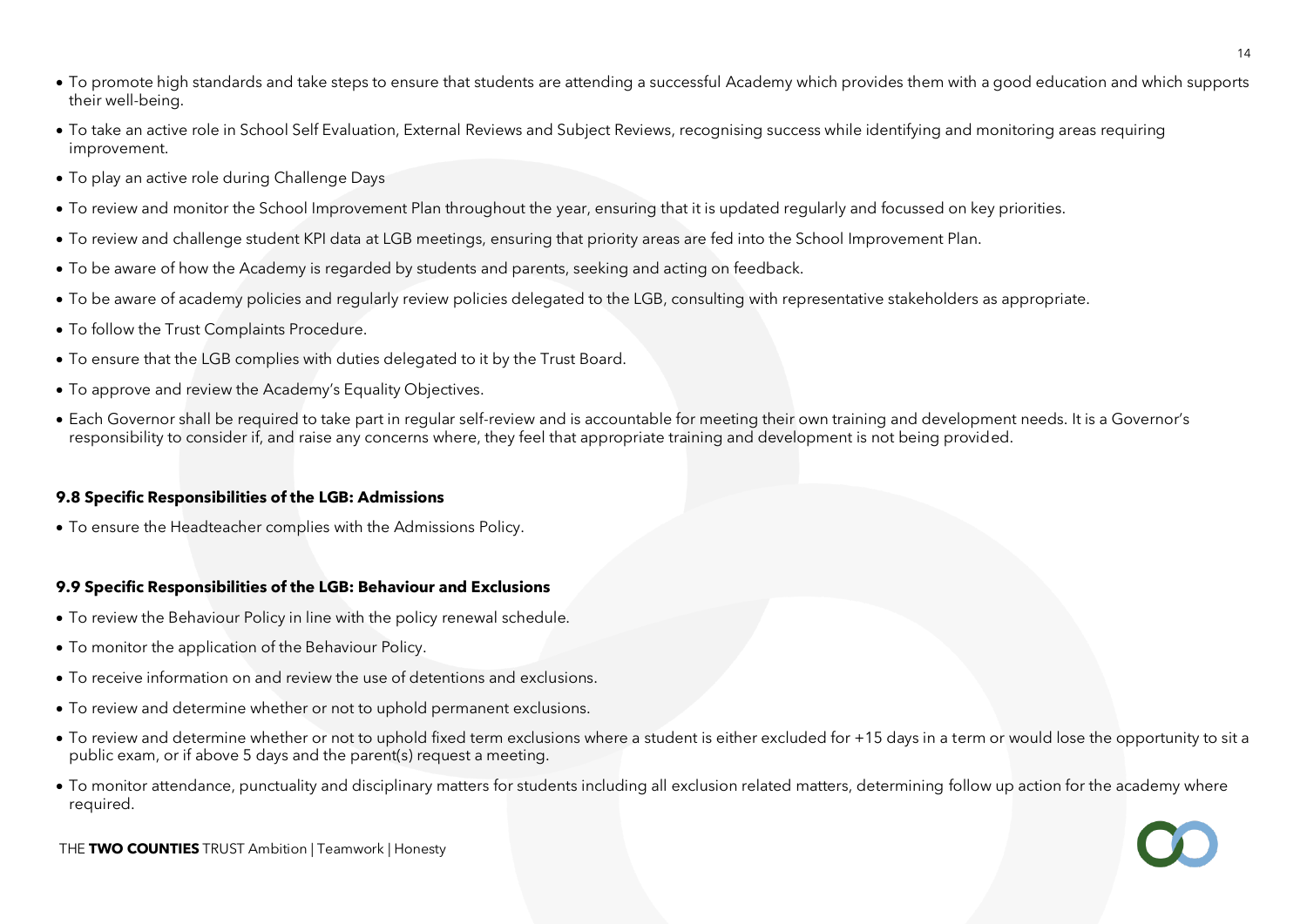### **9.10 Specific Responsibilities of the LGB: Finance, Risk and Audit**

- To respond to any issues raised by the Trust Board / Corporate Services Director in the manner requested.
- To understand the financial situation of the Academy.
- To respond to issues relevant to the LGB which have been raised by the Trust's Finance and / or Risk and Audit Committee in the manner requested.
- To ensure that the LGB fulfils its responsibilities as set out in the Risk Management policy.

## **9.11 Specific Responsibilities of the LGB: Curriculum**

- To review and agree the curriculum model.
- To monitor the impact of the agreed curriculum.
- To ensure the national curriculum is delivered.

# **9.12 Specific Responsibilities of the LGB: Health & Safety**

- To ensure that Health & Safety regulations are followed and appropriately prioritised.
- To ensure that the Academy is compliant with the Trust's Health & Safety Policy.
- To receive and act on reports and / or audit findings.

# **9.13 Specific Responsibilities of the LGB: Safeguarding and Child Protection**

- To ensure that the safety and protection of all students is prioritised.
- To ensure the safeguarding policies, procedures and training are effective and comply with the law including Keeping Children Safe in Education.
- To receive and approve the safeguarding audit and action plan annually.
- To undertake training on Safeguarding at least annually and receive regular updates.

# **9.14 Specific Responsibilities of the LGB: School Organisation**

- To approve the time of the academy sessions and the dates of academy terms, inset days and holidays.
- To ensure that up to date information is published on the academy website including academy policies, statutory documents and the operation of the LGB.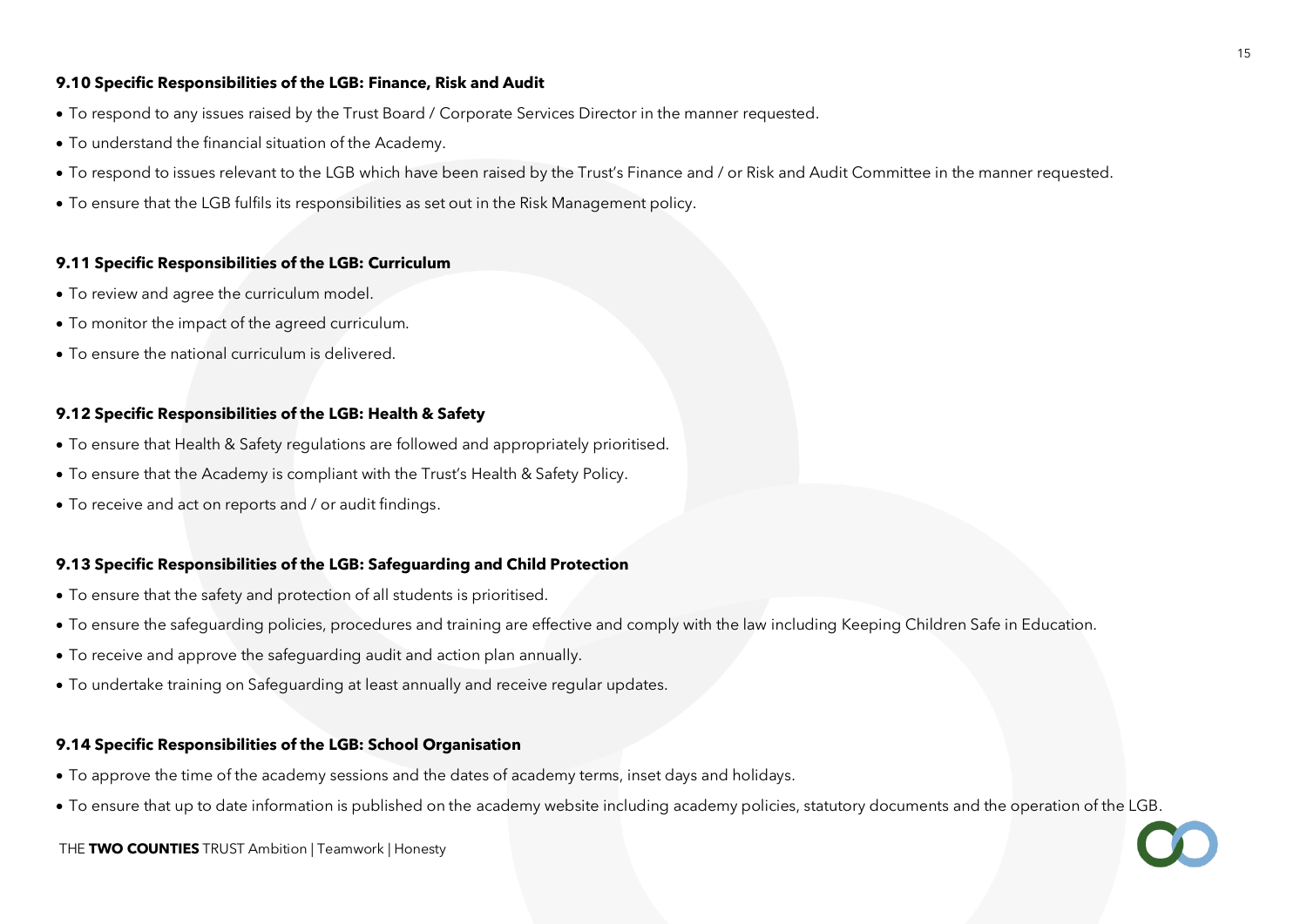## **9.15 Specific Responsibilities of the LGB: SEND Students**

- To check that 0-25 Special Educational Needs and Disabilities Code of Practice is implemented in the Academy.
- To ensure that the Academy has suitable arrangements in place for consulting with parents/carers.
- To check that a qualified teacher is designated as the SENCO.
- To ensure arrangements are in place to support students with medical conditions.
- To check that the Academy publishes the SEN policy and Information Report on its website.
- To check that the Academy sets and publishes information for the admission of SEND children, the steps taken to prevent SEND children being treated less favourably than others, the facilities provided to assist access of SEND children and accessibility plans.

#### **9.16 Specific Responsibilities of the LGB: Pupil Premium Students**

- To check that required information is published on the Academy website as set out in the funding agreement.
- To review the Pupil Premium strategy and impact of Pupil Premium funding.

#### **9.17 Specific Responsibilities of the LGB: Employment and Performance Management**

- To participate in the appointment of senior staff and other staff appointments where appropriate.
- To ensure that the LGB has a Pay Committee.
- To ensure that the LGB has an Appraisal Committee, including the Trust CEO, for the appraisal and pay determination of the Headteacher.
- At least two Governors participate in the appointment process for a Headteacher.
- Governors (other than staff Governors) participate in panels to consider staffing disputes as set out in the Trust's employment policies.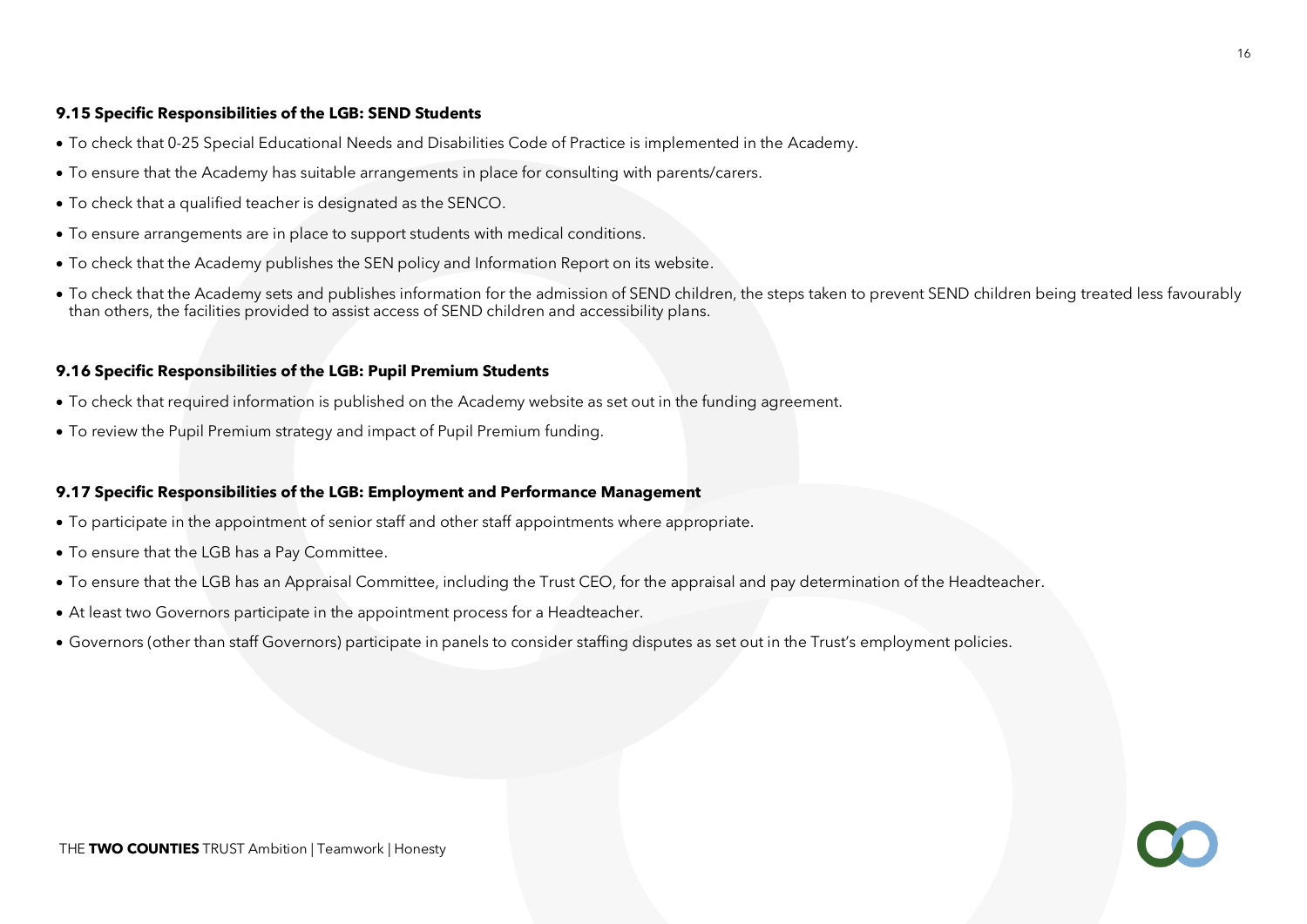#### **9.18 Specific Responsibilities of the LGB: Student Target setting and achievement**

- To understand and approve annual targets for student achievement.
- To monitor student achievement against published targets.
- To hold the Headteacher and SLT to account for achievement of targets.

# **9.19 Specific Responsibilities of the LGB: Teaching & Learning**

- To monitor the quality of teaching and the impact of action taken by leaders.
- To receive reports on CPD and the impact on teaching and learning.

## **9.20 Link roles delegated to individual Governors**

- Health & Safety
- Safeguarding (Child Protection & e-Safety) including Pupil Premium and Children Looked After Governor
- Anti-bullying
- Careers
- SEND
- GDPR

The following terms of reference apply to these link roles. Link Governors should use Challenge Days to monitor their linked areas.

- Outside of Challenge Days, Link Governors should monitor an area of the academy's activity as assigned, and report to the LGB.
- Report in line with the relevant protocol and scope for the link areas as determined by the Academy, including Challenge Days.
- Complete at least two monitoring visits each year (which may be Challenge Days) ensuring that all visits to the academy are arranged with the Headteacher's agreement and in accordance with the relevant protocol and scope. Although preferable, a visit need not necessarily take place during the time when students are in the Academy.
- Meet with the relevant lead professional to gain an understanding of the activities the Academy is conducting to achieve success in the relevant area. A meeting between Governor/s and Teacher/s or SLT members at the beginning or end of the Academy day may substitute for a conventional monitoring visit. Other forms of communication between Governor/s and the Academy (such as telephone calls and emails) may be substituted for one or more monitoring visit.
- To submit a monitoring report to the Governance Professional within 2 weeks of the visit on the template supplied, not to exceed more than one side of A4.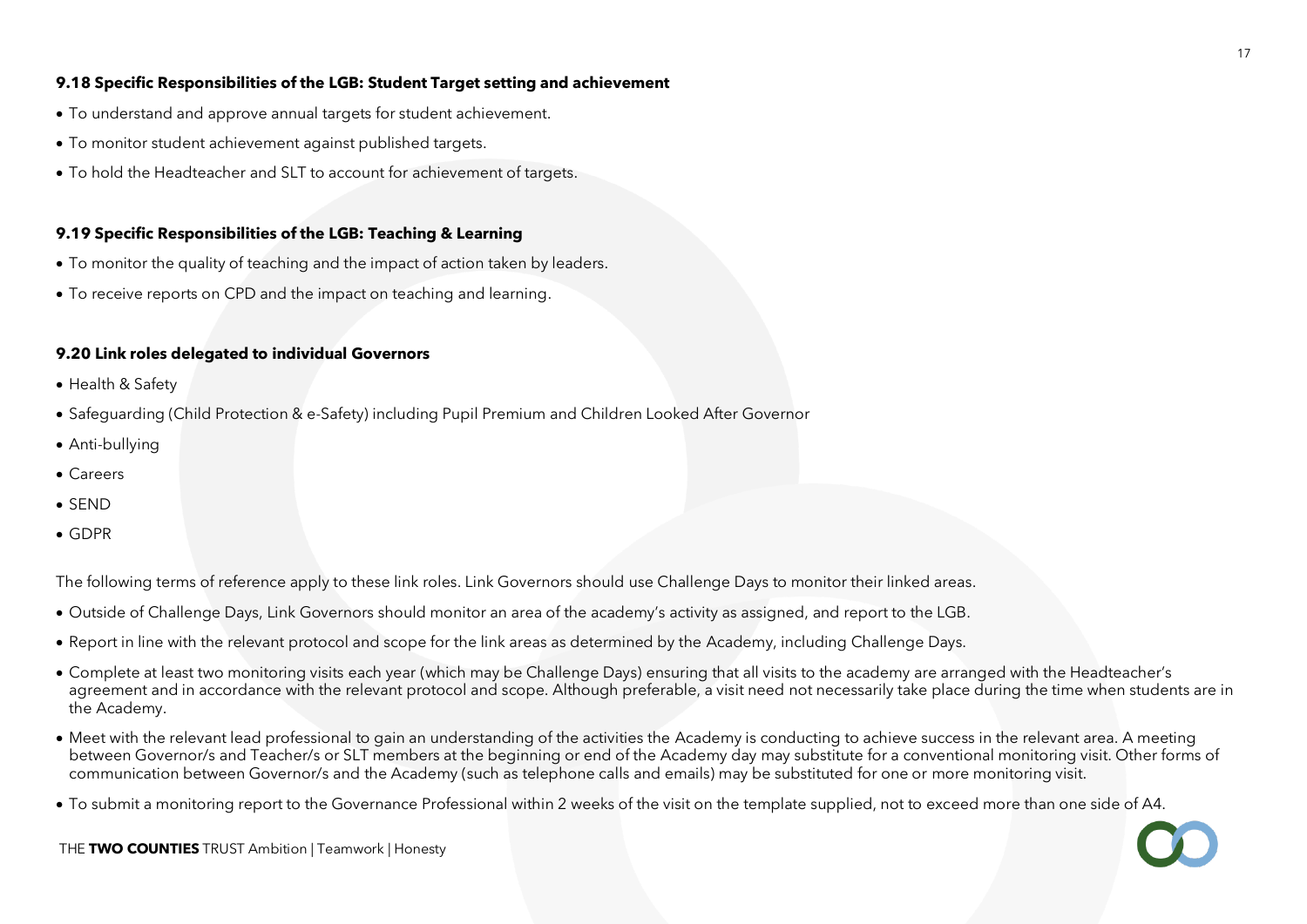- Reports will be submitted to the Headteacher and/or relevant lead professional within the Academy, and then be lodged with the Governance Professional for discussion at the next LGB meeting.
- To undertake any necessary training (in or out of the Academy) to enable effective monitoring of link responsibility and governance in general.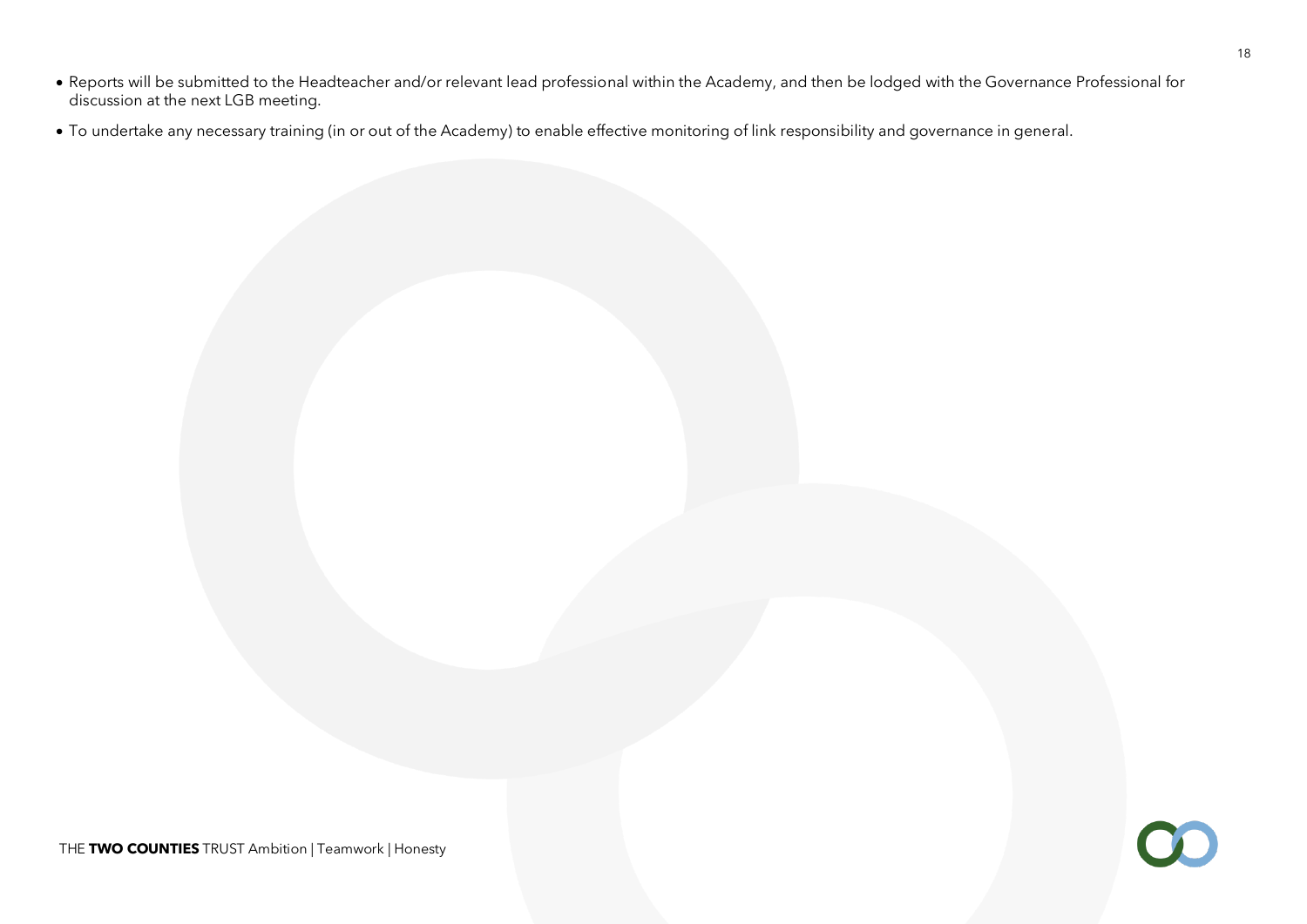# **10. Standing Orders**

# **10.1 Operation of the LGB**

- The usual term of office for all members of the LGB will be 4 years except for the Headteacher who is ex-officio.
- The members of the LGB shall, upon their appointment or election, give a written undertaking to the Members and Board of Trustees to uphold the objects of the Company as set out in the Articles of Association and all policies and procedures agreed by the Trust or LGB from time to time by signing the Code of Conduct.
- The Chair and Vice Chair of the LGB will be elected annually by members of the LGB, normally at its first meeting in each academy year.

## **10.2 Arrangements for meetings of the LGB:**

- All LGB meetings will be convened by the Governance Professional.
- An agenda for each meeting will be finalised by the Governance Professional, in liaison with the Chair of Governors and the Headteacher.
- The Governance Professional will circulate the agenda and any papers seven clear days in advance of the meeting using Governor Hub.
- Any 3 members of the LGB may request an extraordinary meeting by giving written notice to the Governance Professional, to include a summary of the business proposed for discussion. The Governance Professional will then prepare an agenda and call a meeting.
- The LGB will meet as often as is necessary to fulfil its responsibilities but as a minimum, the LGB will meet at least four times each year plus 2 Challenge Days.
- The quorum for any meeting of the LGB meeting is 40% of those members of the LGB currently in post.
- In the absence of either the Chair and Vice Chair or the Governance Professional at a meeting of the LGB, the members of the LGB present will agree a temporary Chair for the meeting.
- Any Governor shall be able to participate in meetings of the LGB by telephone or video conferencing provided that they have given reasonable notice to the Governance Professional and that Governors have access to the appropriate equipment.
- Meetings will normally be limited to two hours in duration. Where business has not been completed within the agreed time, those present may resolve to continue the meeting in order to complete the agenda. Any business not completed will form part of the agenda for the next meeting.
- Each member of the LGB shall have one equal vote. Where there is an equal division of votes, the Chair of the LGB will have the casting vote.
- Votes will normally be taken by a show of hands; however, the Chair of the meeting may call for a secret ballot where this has been requested by two or more Governors. A Governor may vote by proxy.
- All recommendations and decisions made at a meeting of the LGB will be recorded accurately in writing. These draft minutes will be forwarded by the Governance Professional to the Chair within two weeks of the meeting date.
- The Trust Board may request the Chair of the LGB to attend any Board meeting and present a summary of the issues discussed and recommendations made at any previous LGB meeting.
- An annual timetable of LGB meeting and training dates will be prepared and circulated to Governors.
- THE **TWO COUNTIES** TRUST Ambition | Teamwork | Honesty

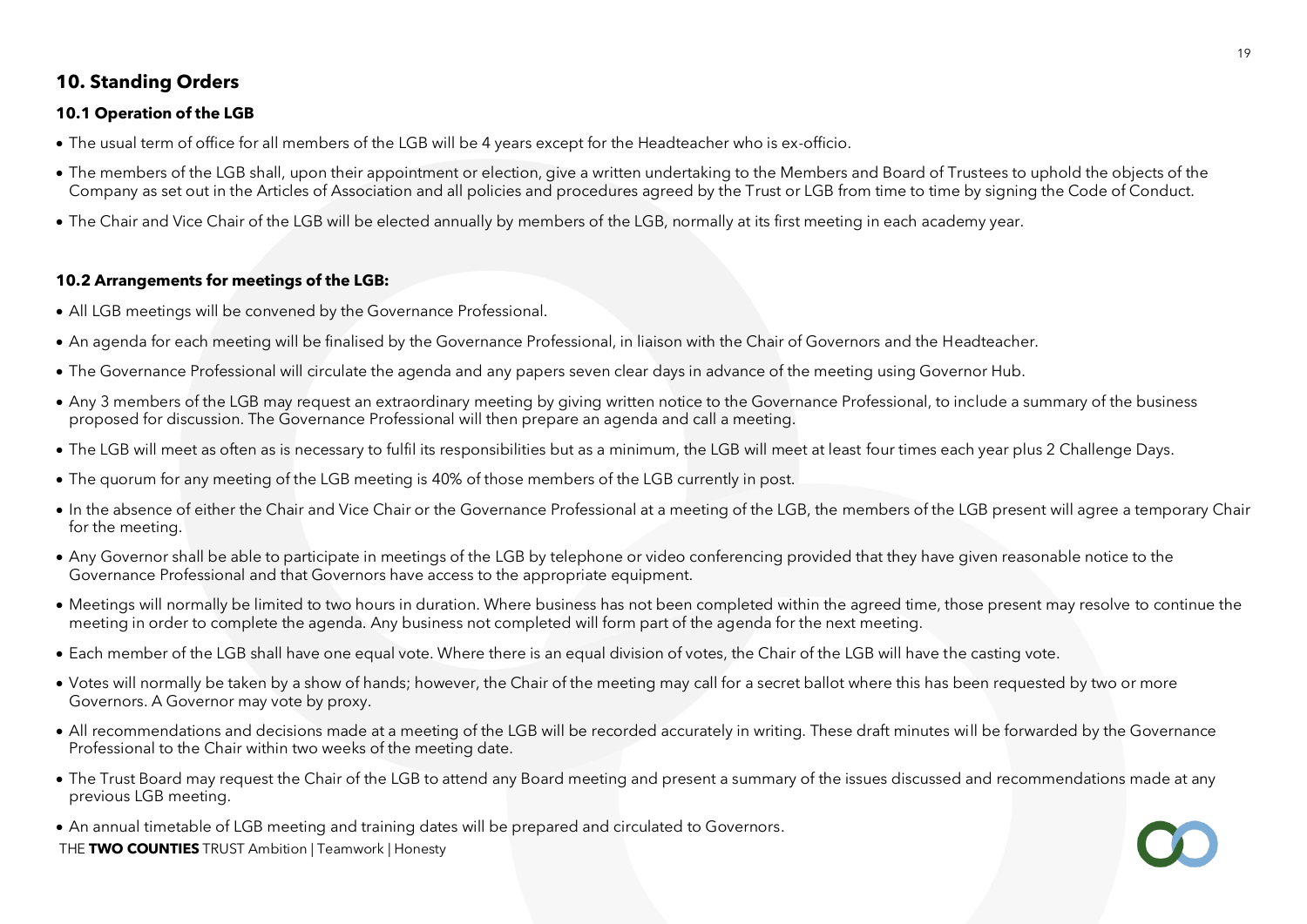- Governors wishing to suggest items for consideration at a meeting should inform the Governance Professional in no later than one week advance of the meeting and provide a copy of any supporting papers.
- Governors and attendees will be invited to declare any interests they may have in relation to agenda items at the start of each meeting.
- Governors with an interest in an agenda item will refrain from discussing it and voting.
- Draft minutes of each meeting will be approved by the Chair of Governors on Governor Hub within two weeks of the meeting where possible.
- Minutes of the previous meeting will be approved by Governors at their next meeting.

#### **10.3 Expectations on Governors attending LGB meetings:**

- Governors are expected to:
- Diarise published meeting and training dates.
- Arrive in good time for the start of any meeting.
- Read the paperwork distributed in advance and identify questions/challenges to raise.
- Be familiar with the contents of the School Plans (SIP and SEF).
- Refrain from inappropriate personal criticism of others.
- Participate in discussions, paying due attention to the views and comments of others.
- Be brief and adhere to any time limits allocated to agenda items.
- Follow up on action points between meetings.
- Maintain confidentiality.
- Uphold decisions made by the LGB.

# **10.4 Attendance at meetings**

- All Governors should achieve an attendance rate of at least 80%
- The following persons may attend any or all meetings of the LGB:
- Any Trustee
- The Headteacher
- THE **TWO COUNTIES** TRUST Ambition | Teamwork | Honesty • The Governance Professional to the LGB and/or the Trust Board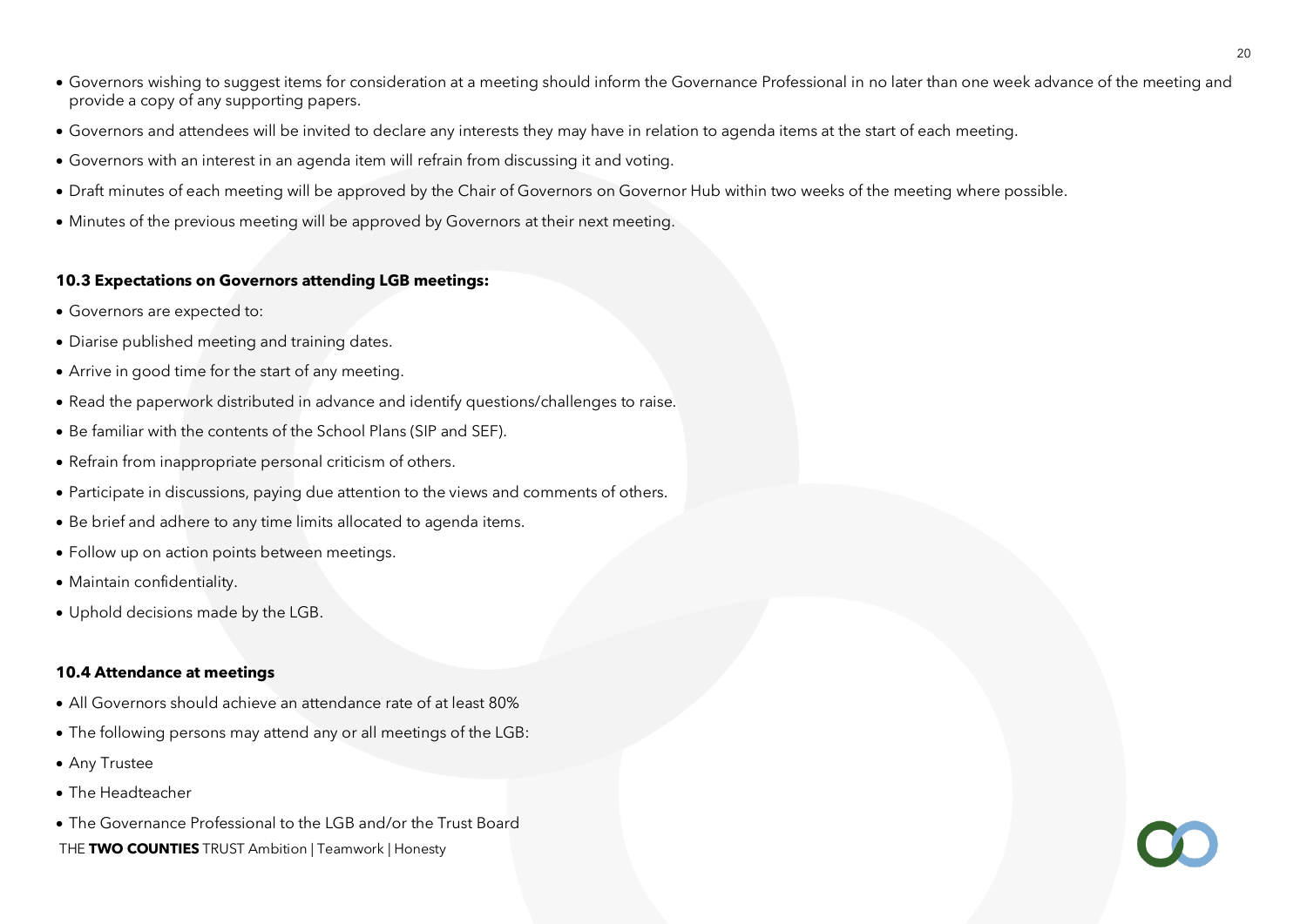- Members
- The Link Trustee
- The Chief Executive Officer
- The Chief Finance Officer
- The following persons will attend meetings of the LGB by Governors' invitation:
- Members of the Senior Leadership Team (SLT)
- Any prospective Governor in the course of recruitment.

#### **10.5 The role of the Chair**

- The Chair of the LGB will:
- Ensure that the business of the LGB is conducted properly in accordance with the Scheme of Delegation.
- Ensure, as far as is possible, that the LGB is fully populated and has a balance of skills and experience.
- Ensure that LGB meetings are run effectively, prioritising business, making best use of the time available and ensuring that all Governors have an equal opportunity to participate in discussion and decision‐making.
- Establish and foster an effective relationship with the Headteacher.
- Establish and foster a professional relationship with the Governance Professional.

NB: Governors who are paid to work at the school, e.g. the Headteacher and Staff Governors, are not eligible to be elected Chair or Vice Chair of the LGB.

#### **10.6 Staff Governor nominations and elections**

- Trustees have delegated the process for Staff Governor nominations and elections to the LGB.
- The Governors shall invite nominations from staff employed under a contract of employment for the role of Staff Governor.
- Where there are any contested posts, the Academy shall hold a secret ballot.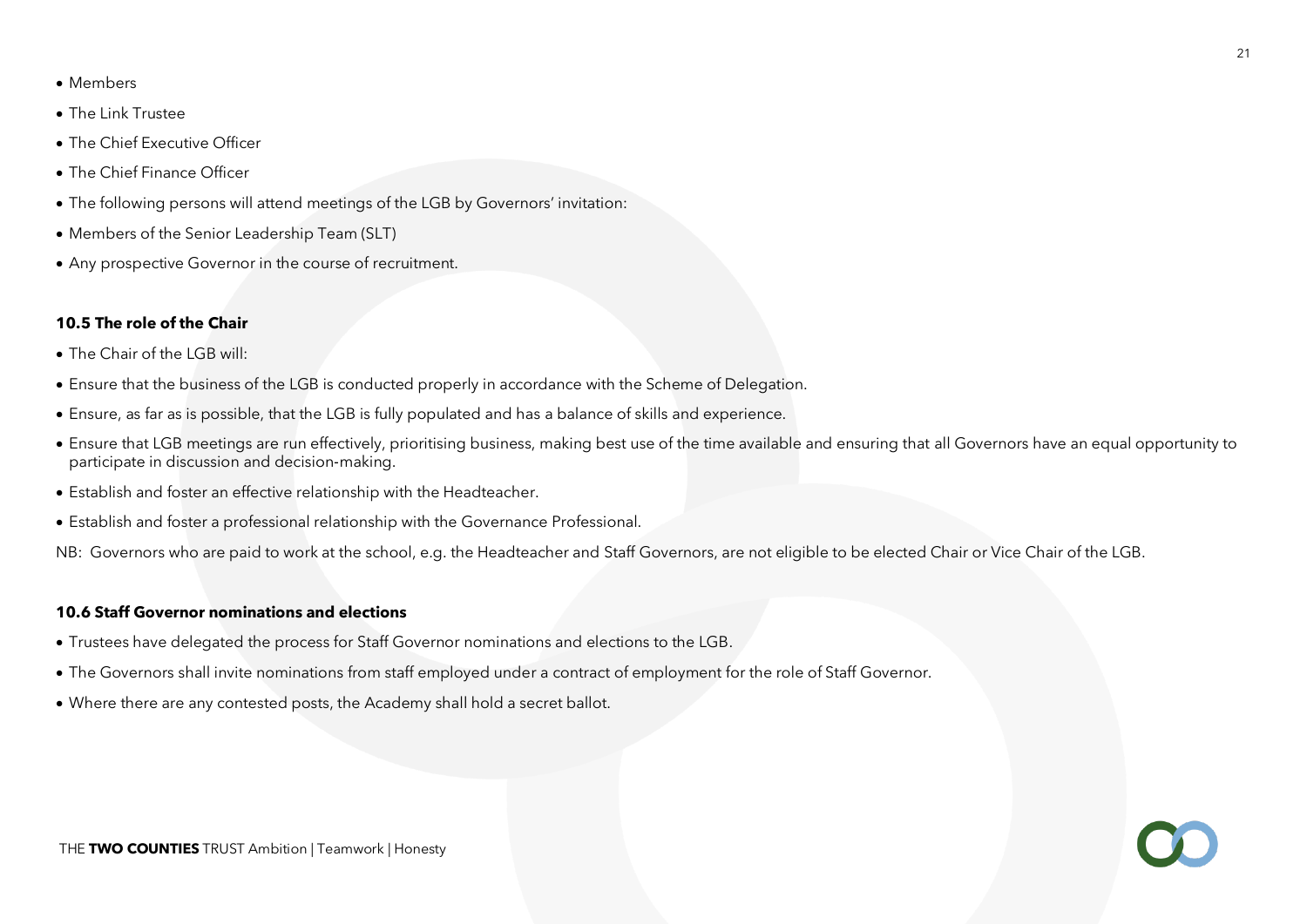#### **10.7 Parent Governor nominations and elections**

- Trustees have delegated the process for Parent Governor nominations and elections to the LGB.
- Parent Governors of the LGB shall be elected by Parents of registered students at the Academy. They must be a Parent of, or have parental responsibility for, a student at the Academy at the time when they are elected.
- The LGB shall make all necessary arrangements for, and determine all other matters relating to, an election of Parent Governors.
- Where a vacancy for a Parent Governor is required to be filled by election, the LGB shall take such steps as are reasonably practical to ensure that every person who is known to them to be a parent of a registered student at the Academy is informed of the vacancy and that it is required to be filled by election, that they are entitled to stand as a candidate, vote at the election and given an opportunity to do so.
- Any election of persons who are to be the Parent Governors which is contested, shall be held by secret ballot. The arrangements made for the election of Parent Governors shall provide for every person who is entitled to vote in the election to have an opportunity to do so by post or, if they prefer, by having their ballot paper returned to the Academy by a registered student at the Academy.
- Where the number of Parents standing for election is less than the number of vacancies, the LGB may appoint a person who is the Parent of a registered student at the Academy or, where it is not reasonably practical to do so, a person who is the parent of a registered student of another Academy within the Trust.
- An employee of the Academy may be elected as a Parent Governor providing they are the Parent of a registered student at the Academy. No staff member may be appointed as a Parent Governor.

#### **10.8 Co-opted Governors**

- Trustees have delegated the process for the appointment of co-opted Governors to the LGB.
- Co-opted Governors should be those who, in the opinion of the LGB, have the necessary skill set and are committed to the governance and success of the Academy.
- The LGB may not appoint an employee of the Trust as a co-opted Governor.

#### **10.9 Terms of office**

- The term of office for any Governor shall be 4 years, save for the Headteacher of the Academy who shall remain a Governor until they cease to work at the Academy.
- Subject to remaining eligible to be a particular type of Governor, any person may be re-appointed or re-elected to the LGB.

#### **10.10 Resignation, removal and disqualification of Governors**

A person serving on the LGB shall cease to hold office if:

- they resign office by giving notice in writing to the Governance Professional.
- THE **TWO COUNTIES** TRUST Ambition | Teamwork | Honesty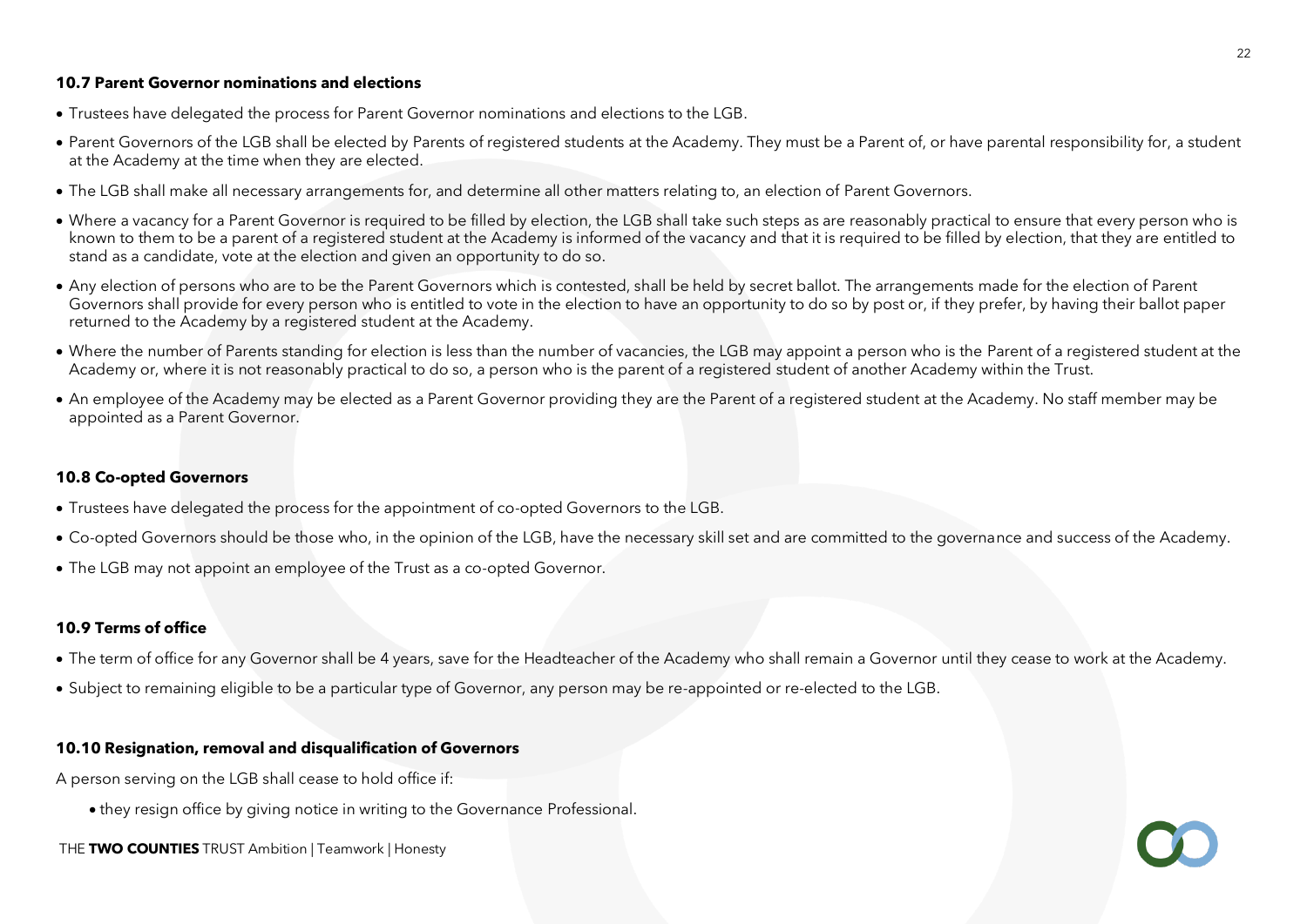- the Headteacher or a Staff Governor ceases to work at the Academy.
- The LGB terminates the appointment of a Governor whose presence or conduct is deemed by the LGB, at their sole discretion, not to be in the best interests of the Academy.
- the Board of Trustees terminates the appointment of a Governor whose presence or conduct is deemed by the Trustees, at their sole discretion, not to be in the best interests of the Trust or the Academy.
- For the avoidance of doubt, a Parent Governor shall not automatically cease to hold office solely by reason of their child ceasing to be a student at the Academy.
- A person shall be disqualified from serving on the LGB if they would not be able to serve as a Trustee in accordance with Articles 68-80 of the Articles of Association.

# **10.11 Election and removal of the Chair and Vice Chair**

- The Chair and Vice Chair of the LGB shall be elected by the LGB and may be removed from office by the LGB or the Board of Trustees at any time.
- The term of office of the Chair and Vice Chair shall be 1 year. Subject to remaining eligible to be a Governor, any Governor may be re-elected as Chair or Vice Chair.
- The holders of the posts of Chair and Vice Chair may at any time resign their office by giving notice in writing to the Governance Professional.
- The Chair or Vice Chair shall cease to hold office if:
	- they cease to serve on the LGB.
	- they are employed by the Trust whether or not at the Academy where they are a member of the LGB; or
	- in the case of the Vice Chair, they are appointed to fill a vacancy for the position of Chair.
- Where the Chair is absent from any meeting or there is at the time a vacancy for the position of Chair, the Vice Chair shall act as the Chair for the purposes of the meeting.
- Where the Vice Chair is also absent from the meeting or there is at the time a vacancy for the position of Vice Chair, the Governors of the LGB shall elect one of their number to act as Chair for the purposes of that meeting.

# **10.12 Committees**

- Subject to the prior agreement of the Trustees, the LGB may establish sub-committees which may include individuals who are not members of the LGB, provided that such individuals are in a minority.
- The LGB cannot delegate its powers to a sub-committee save for the following:
	- The Pay Committee which has delegated authority to make pay decisions in accordance with the Trust policy.
	- The Appraisal Committee which has delegated powers for the appraisal and pay determination of the Headteacher.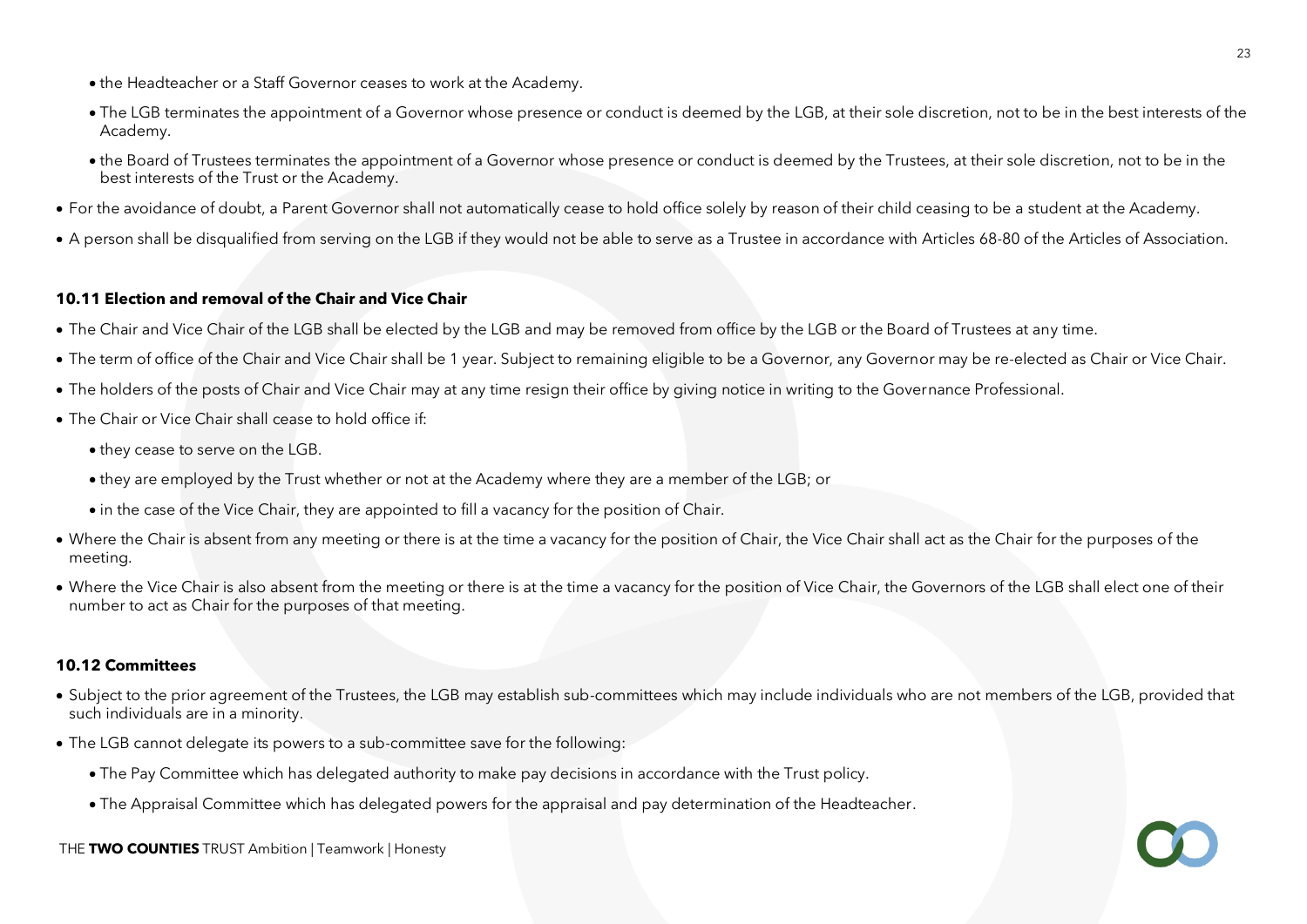- The Governors' Discipline Committee which has delegated authority to make decisions regarding exclusions in accordance with the Trust policy.
- The Disciplinary Committee which has delegated authority to make decisions in accordance with the Trust policy.
- A staff Appeal Committee which has delegated authority to make to make appeal decisions in accordance with the Trust policy.

To be quorate a committee must have a minimum of 40% of Governors in attendance.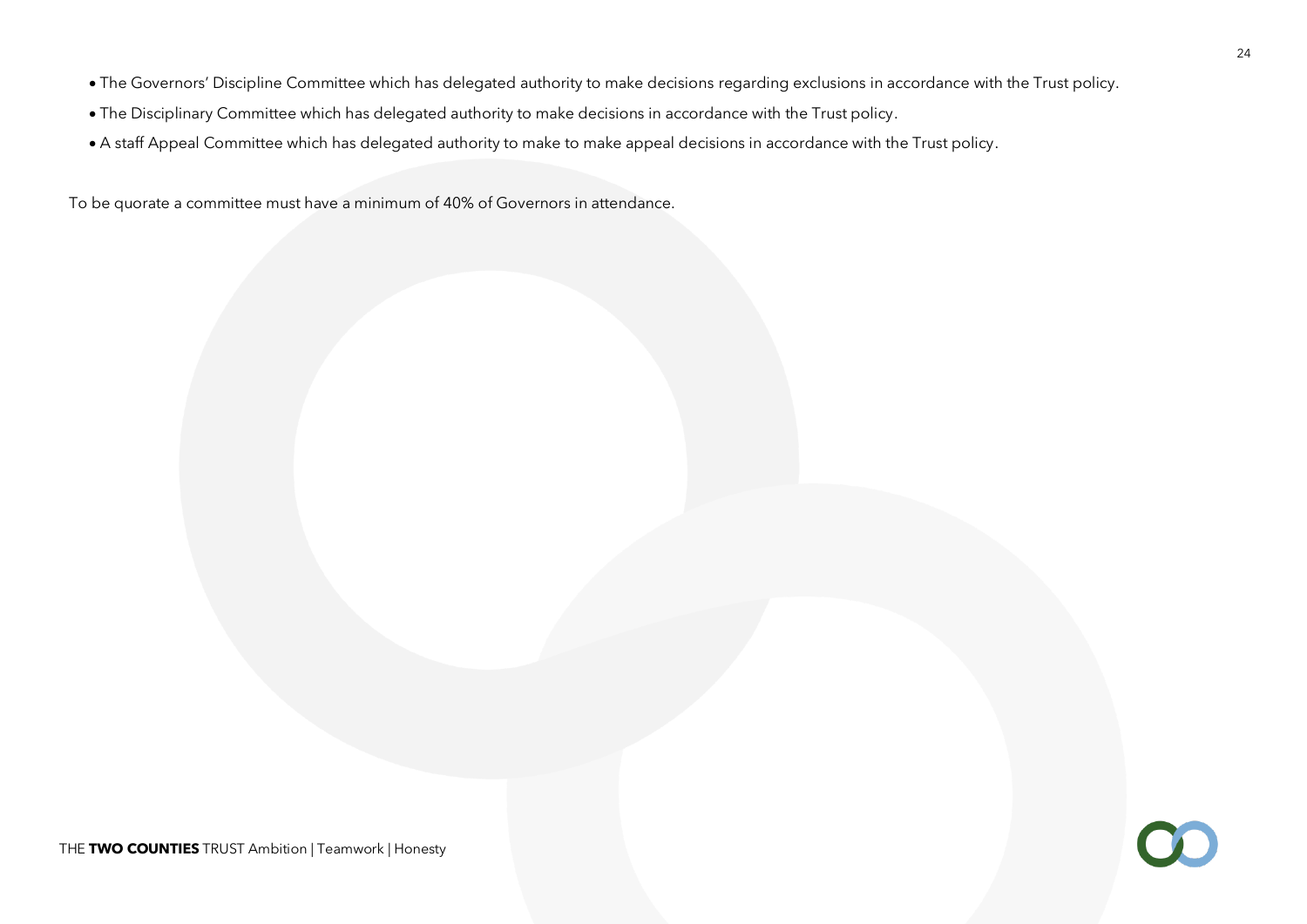# **11. Scheme of Delegation**

In this Scheme of Delegation, the phrases have the following meanings:

**Recommend:** the individual / group that should make the recommendations as to how a particular task should be completed.

**Approve:** the individual / group that has the authority to approve the task.

**Deliver:** the individual / group that has responsibility for undertaking the task.

**Consult:** the individual / group that will be consulted before recommendations are presented.

# **The Role of Members**

As charitable companies limited by quarantee every Trust has Members who have a similar role to the shareholders of a company limited by shares. They:

- are the subscribers to the Trust's Memorandum of Association (where they are Founding Members).
- may amend the Articles of Association (the Articles include a definition of the Trust's charitable objects and governance structure) subject to any restrictions in the articles or in the Trust's funding agreement or charity law.
- have powers to appoint and remove Trustees in certain circumstances.
- appoint the Trust's auditors and receive the Trust's audited annual accounts (subject to the Companies Act).

In deciding and agreeing the Scheme of Delegation, senior officers of the MAT will consult with Chairs of Governors annually to ensure effective governance arrangements exist within The Trust.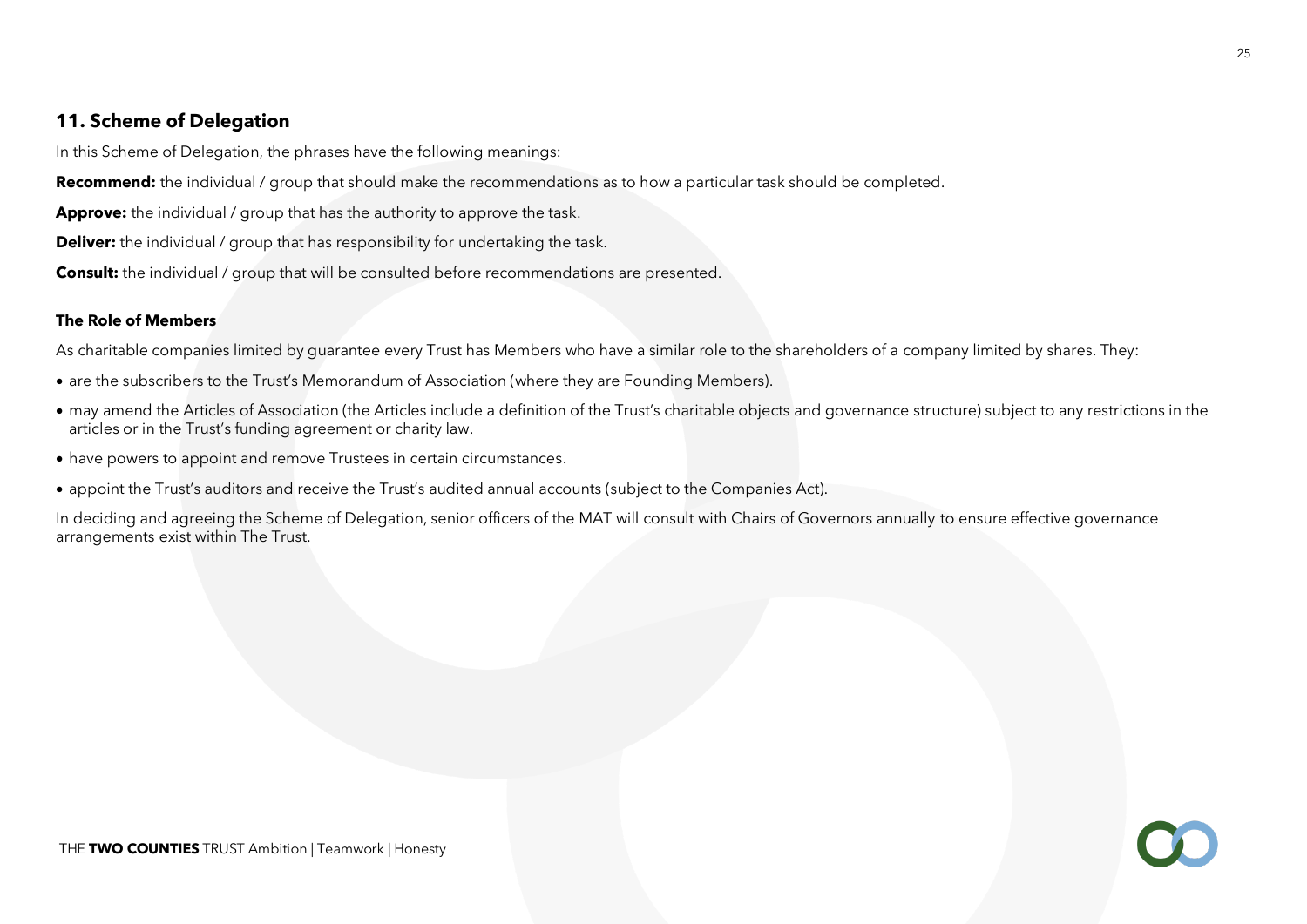| <b>11.1 GOVERNANCE</b>                                                                                      | <b>Member</b> | <b>Trustees</b> | <b>CEO</b>   | Corp<br><b>SD</b> | Dir Op      | <b>LGB</b>   | <b>Headteacher</b> |
|-------------------------------------------------------------------------------------------------------------|---------------|-----------------|--------------|-------------------|-------------|--------------|--------------------|
| Member Appoint/Remove                                                                                       | A D           | $\mathsf{R}$    | $\mathsf{R}$ |                   |             |              |                    |
| Role Description of Members                                                                                 | A D           |                 | ${\sf R}$    |                   |             |              |                    |
| Articles of Association: review and agree                                                                   | А             | R D             | $\mathsf{C}$ |                   |             |              |                    |
| <b>Trustees Appoint/Remove</b>                                                                              | Α             | A R D           |              |                   |             |              |                    |
| Appointment and review of Trust Committee Members                                                           |               | A R D           |              |                   |             |              |                    |
| Recruit/Dismissal of Governors                                                                              |               | $\mathsf{C}$    | $\mathsf{C}$ |                   |             | A D R        |                    |
| Appointment of Accounting Officer                                                                           |               | ADR             |              |                   |             |              |                    |
| Appointment, review and dismissal of the Lead Governance Professional                                       |               | A R             | $\mathsf D$  |                   | $\mathsf C$ |              |                    |
| Appointment, review and dismissal of LGB Governance Professional                                            |               |                 |              |                   | C           | A            | R D                |
| Election of Chairs and Vice Chairs of Governors of LGB                                                      |               |                 |              |                   |             | R A D        |                    |
| Election of Chair and Vice Chair of Trustees                                                                |               | R A D           |              |                   |             |              |                    |
| Determination of Trust Committee membership, Chair and Vice Chair                                           |               | A               |              |                   | ${\sf R}$   |              |                    |
| Governance Structure                                                                                        |               | A               | R D          |                   |             |              |                    |
| Engagement with stakeholders                                                                                |               | A               | R D          |                   |             | $\mathsf{R}$ | D                  |
| Succession plan of LGB's and Trust                                                                          |               | A D             | $\mathsf R$  |                   |             |              |                    |
| Skills Audit complete and recruit to fill gaps for LGBs and Trust board                                     |               | A RD            |              |                   |             | ARD          |                    |
| Annual report on performance of the Trust, submit to Members and publish                                    |               | ARD             | $\mathsf{C}$ | $\mathsf{C}$      | Ć           |              |                    |
| Under exceptional circumstances Trustees have the right to remove the LGB /<br>replace individual Governors |               | AR D            | $\mathsf C$  |                   |             |              |                    |
| Self-review of Trust Board - complete annually                                                              |               | A R D           |              |                   |             |              |                    |
| Self-review of LGBs - complete annually                                                                     |               |                 |              |                   |             | A R D        |                    |
| <b>Appoint External Auditor</b>                                                                             | A D           | ${\sf R}$       |              |                   |             |              |                    |
| ESFA required reports and submissions                                                                       |               | AR              | $\mathsf C$  | D                 |             |              |                    |

 $\bigcirc$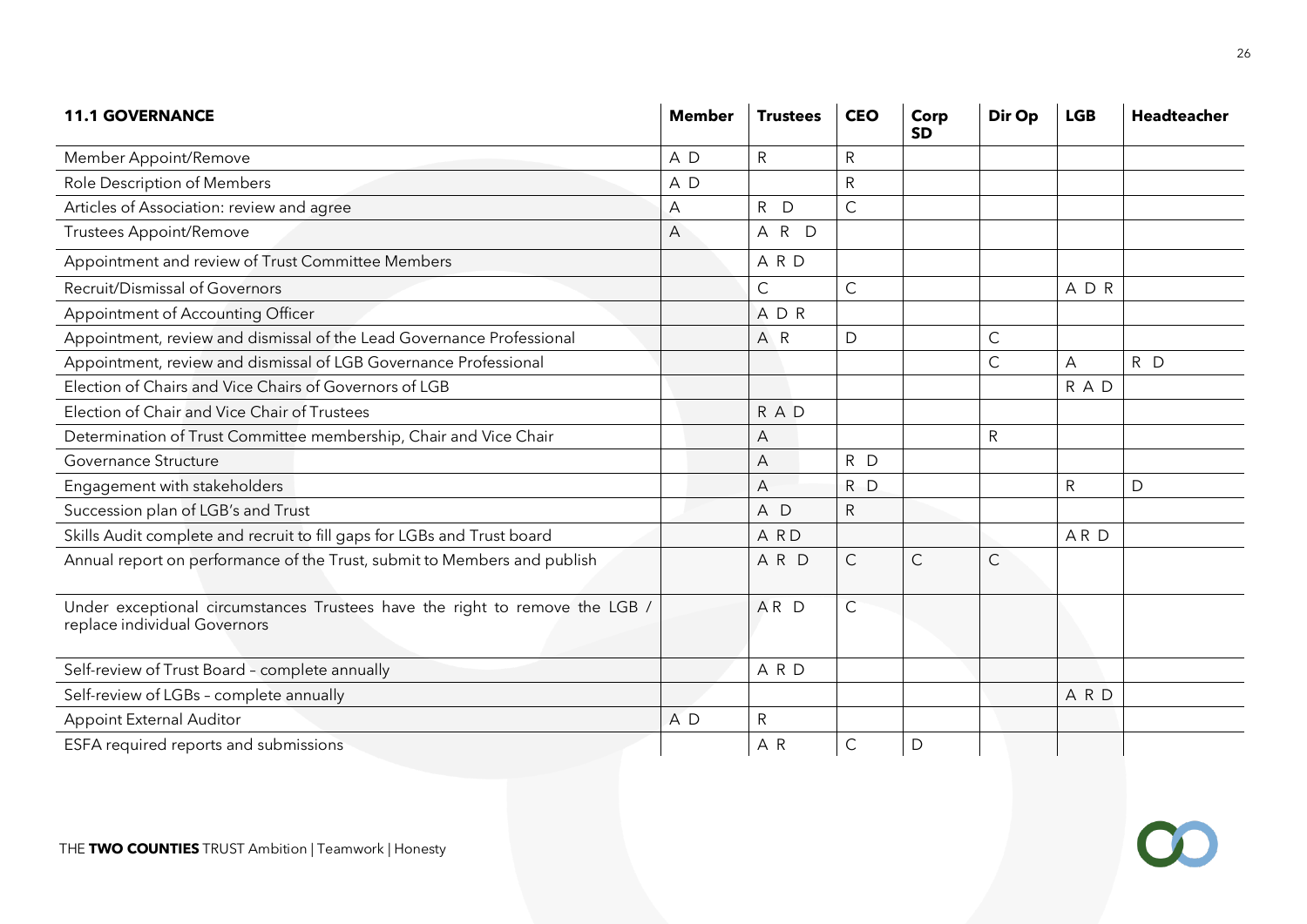| <b>11.2 STRATEGY AND LEADERSHIP</b>                                                                                                                                                      | <b>Trustees</b> | <b>CEO</b>     | Corp<br><b>SD</b> | Dir Op       | <b>LGB</b> | <b>Headteacher</b> |
|------------------------------------------------------------------------------------------------------------------------------------------------------------------------------------------|-----------------|----------------|-------------------|--------------|------------|--------------------|
| Set strategic objectives of the Trust                                                                                                                                                    | A               | RD             |                   |              |            |                    |
| Set strategic objectives of the Academy                                                                                                                                                  |                 | $\mathsf{C}$   |                   |              | A          | $R$ D              |
| Scrutiny - review & challenge progress of the Trust against its strategic objectives and KPIs                                                                                            | A               | $R$ D          |                   |              |            |                    |
| Scrutiny - review & challenge progress of the Academy against strategic objectives and KPIs                                                                                              |                 | $\mathsf{C}$   |                   |              | A          | R D                |
| Compliance: Funding Agreement -comply with all obligations including the Academies Trust<br>Handbook                                                                                     | $\overline{A}$  | $\mathsf{C}$   | R D               |              |            |                    |
| Compliance: Regulatory - with all regulations affecting the Trust (charity law, company law,<br>employment law, H&S)                                                                     | $\overline{A}$  | $\mathsf{C}$   | $R$ $D$           | RD           |            |                    |
| Compliance: Financial - ensuring that there are appropriate financial controls so that there is<br>regularity, probity and value for money in relation to the management of public funds | $\overline{A}$  | $\mathsf{C}$   | $R$ D             |              |            |                    |
| Compliance: completing the register of pecuniary interests and procedures for conflicts of<br>interest and connected third party transactions (Trust)                                    | $\overline{A}$  | C              | R D               |              |            |                    |
| Compliance: completing the register of pecuniary interests and procedures for conflicts of<br>interest and connected third party transactions (Academy)                                  |                 |                | A                 |              | D          | $\mathsf{R}$       |
| Consider requests from other schools to join the MAT                                                                                                                                     | A               | R D            |                   |              |            |                    |
| Establishment of Finance, Audit & Remuneration committees                                                                                                                                | <b>RAD</b>      |                |                   |              |            |                    |
| Policies - review and approval of Trust wide policies                                                                                                                                    | $\overline{A}$  | R D            | $R$ D             | $R$ D        |            | $\mathsf{C}$       |
| Policies - review and approval of school policies                                                                                                                                        |                 | $\overline{C}$ |                   |              | A          | $R$ D              |
| Consistent terms of references for LGBs                                                                                                                                                  | $R^A$           | R.             |                   | $\mathsf{C}$ | D          |                    |
| Appropriate terms of reference for committees                                                                                                                                            | A               |                |                   |              | R D        |                    |
| Training programme for Trustees and Governors                                                                                                                                            | <b>RAD</b>      |                |                   |              | <b>RAD</b> |                    |
| Annual schedule of business for LGBs                                                                                                                                                     | R A             | C              |                   |              | D          |                    |
| Development and implementation of the post Ofsted inspection action plan                                                                                                                 |                 | Α              |                   |              | A          | <b>DR</b>          |
| Establish controls framework which includes internal audit                                                                                                                               | A               | R              | D                 |              |            |                    |

 $\bullet$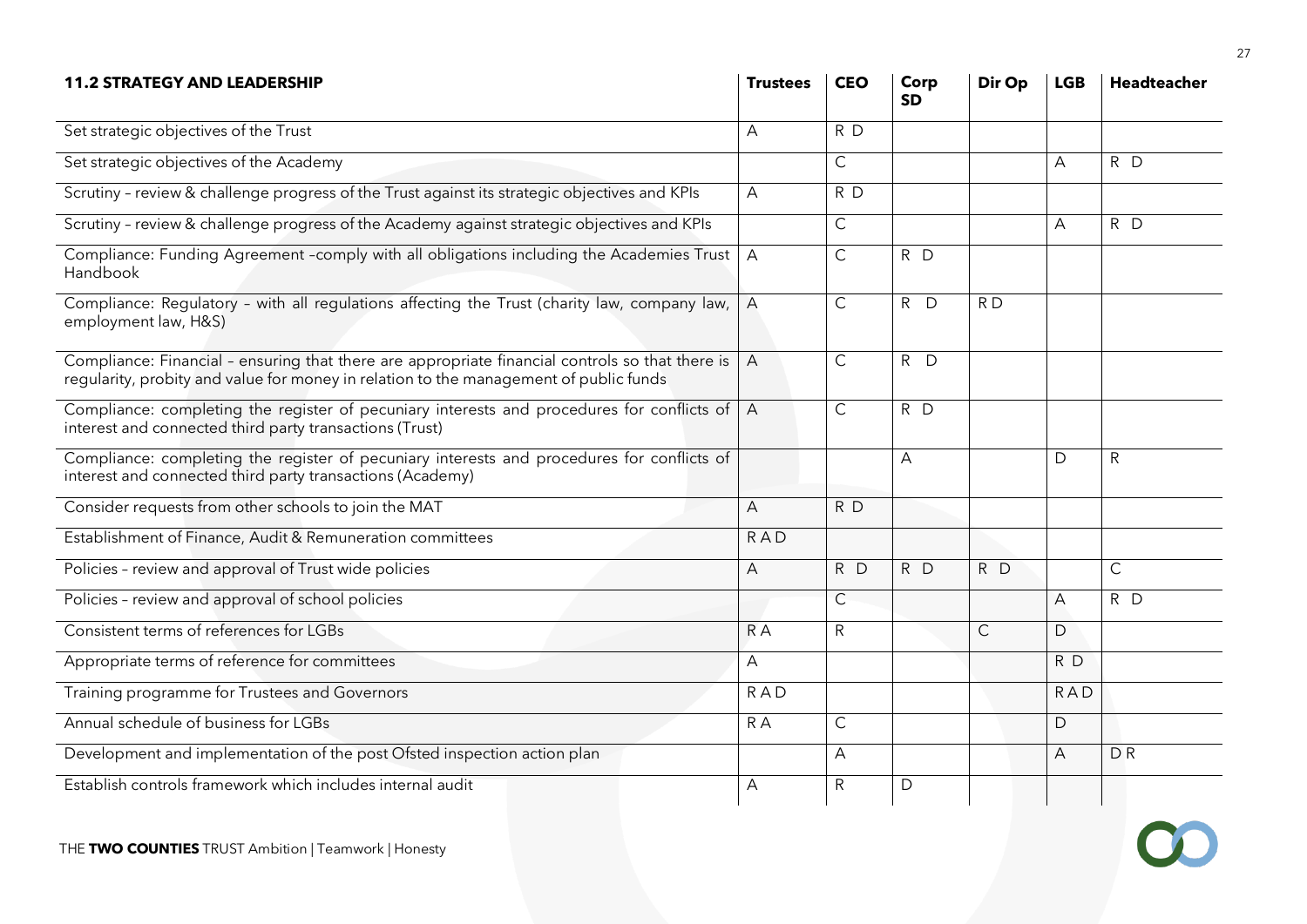| <b>11.3 EDUCATION AND THE CURRICULUM</b>                                                         | <b>Trustees</b> | <b>CEO</b>   | Corp<br><b>SD</b> | Dir Op | <b>LGB</b> | Headteacher |
|--------------------------------------------------------------------------------------------------|-----------------|--------------|-------------------|--------|------------|-------------|
| School Improvement Plan - in line with strategic aims of the Trust                               |                 | A C          |                   |        | A          | R D         |
| Key Performance Indicators - setting & reviewing performance of each Academy                     |                 | A C          |                   |        | A          | R D         |
| Quality of teaching                                                                              |                 |              |                   |        | A          | R D         |
| Establish and implement the Curriculum Policy and monitor its impact on outcomes and<br>progress |                 | C A          |                   |        | A          | R D         |
| Pupil Premium & Catch-up Premium- reviewing and challenging value for money and impact           |                 |              |                   |        | A          | R D         |
| Determine the admission arrangements                                                             | A               | $\mathsf R$  |                   |        |            | CD          |
| Set the admissions criteria                                                                      | A               | $\mathsf{R}$ |                   |        |            | CD          |
| Admissions decisions                                                                             |                 |              |                   |        |            | D           |
| Collective Worship arrangements                                                                  |                 |              |                   |        | A          | R D         |
| Student issues: attendance, exclusions, disciplinary matters                                     |                 | $\mathsf{C}$ |                   |        | A          | R D         |
| Academy hours - setting opening & closing times                                                  |                 |              |                   |        | A          | R D         |
| Term dates and length of school day                                                              |                 | C            |                   |        | A          | R D         |
| School lunch - ensure provided to appropriate nutritional standards                              |                 |              |                   |        | A          | R D         |
| Provision of free school meals                                                                   |                 |              |                   |        | A          | R D         |
| To approve targets for student achievement                                                       |                 | C            |                   |        | A          | R D         |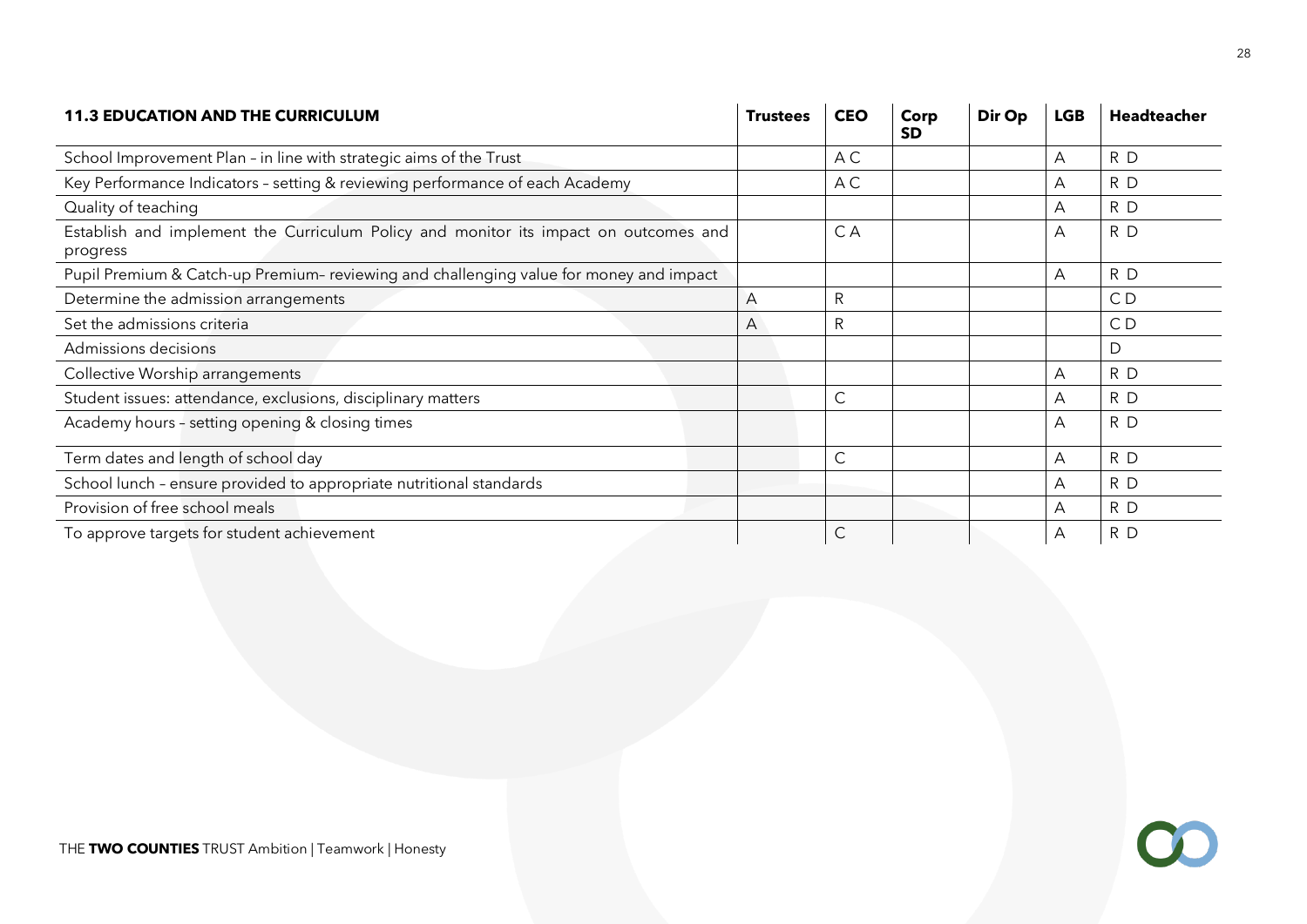| <b>11.4 FINANCIAL MANAGEMENT</b>                                                                                                                             | <b>Trustees</b> | <b>CEO</b>     | Corp<br><b>SD</b> | Dir Op | <b>LGB</b> | <b>Headteacher</b> |
|--------------------------------------------------------------------------------------------------------------------------------------------------------------|-----------------|----------------|-------------------|--------|------------|--------------------|
| Funding model: agreeing a funding model across the Trust to secure the Trust's financial health<br>in the short and long term                                | $\overline{A}$  | $\mathsf C$    | <b>RD</b>         |        |            |                    |
| Trust's Annual Budget - formulating and setting a Trust wide budget                                                                                          | А               | $\mathsf{C}$   | R <sub>D</sub>    |        |            |                    |
| Delegated budgets and finances - in the form of a scheme of delegation to each Academy                                                                       | A               | $\mathsf C$    | ${\sf R}$         |        |            | $\mathsf D$        |
| Academy annual budgets - formulating and determining the proportion of the overall budget  <br>to be delegated to each Academy                               | $\overline{A}$  | $\mathsf{C}$   |                   |        | C          | D                  |
| Expenditure and ensuring delivery of Annual budgets                                                                                                          |                 |                | $\mathsf C$       |        | A          | R D                |
| Reporting: financial reporting and KPIs for the multi academy trust                                                                                          | Α               |                | RD                |        |            |                    |
| Financial policies - establishing policies and procedures to ensure compliance with the Trust's<br>financial and reporting requirements                      | A               | $\mathsf{C}$   | RD                |        |            |                    |
| Approving annual accounts                                                                                                                                    | A               |                | RD                |        |            |                    |
| Corporate Risk Register - Trust Risk Register, review and monitor                                                                                            | A               | D              | RD                |        |            |                    |
| Corporate Risk Register - Academy Risk Register                                                                                                              |                 |                | $\mathsf{C}$      |        | А          | RD                 |
| Investments - agreeing an investment policy in line with Academies Trust Handbook and any<br>internal policies and controls                                  | $\overline{A}$  | $\mathsf C$    | RD                |        |            |                    |
| Follow the mandatory requirement to advise the ESFA's accounting officer if the Trustees intend<br>to proceed or act against the Accounting Officer's advice |                 | A <sub>D</sub> | ${\sf R}$         |        |            |                    |
| Send the Annual Report to the ESFA                                                                                                                           | A               |                | R D               |        |            |                    |
| Send the Annual Report to Companies House                                                                                                                    | А               |                | R <sub>D</sub>    |        |            |                    |
| Procure new buildings in line with 5-year Capital Build Plan                                                                                                 | A               | R              | CD                |        |            |                    |
| Maintain buildings with a properly funded maintenance plan in line with 5-year Capital Build<br>Plan                                                         | $\overline{A}$  | ${\sf R}$      | CD                |        |            |                    |
| Implementation of the external post audit action plan                                                                                                        | Α               |                | R D               |        |            |                    |
| Implementation of any internal post audit action plan                                                                                                        | А               |                | ${\sf R}$         |        |            | $\mathsf{D}$       |
| Approve the annual audit report                                                                                                                              | A               |                | D                 |        |            |                    |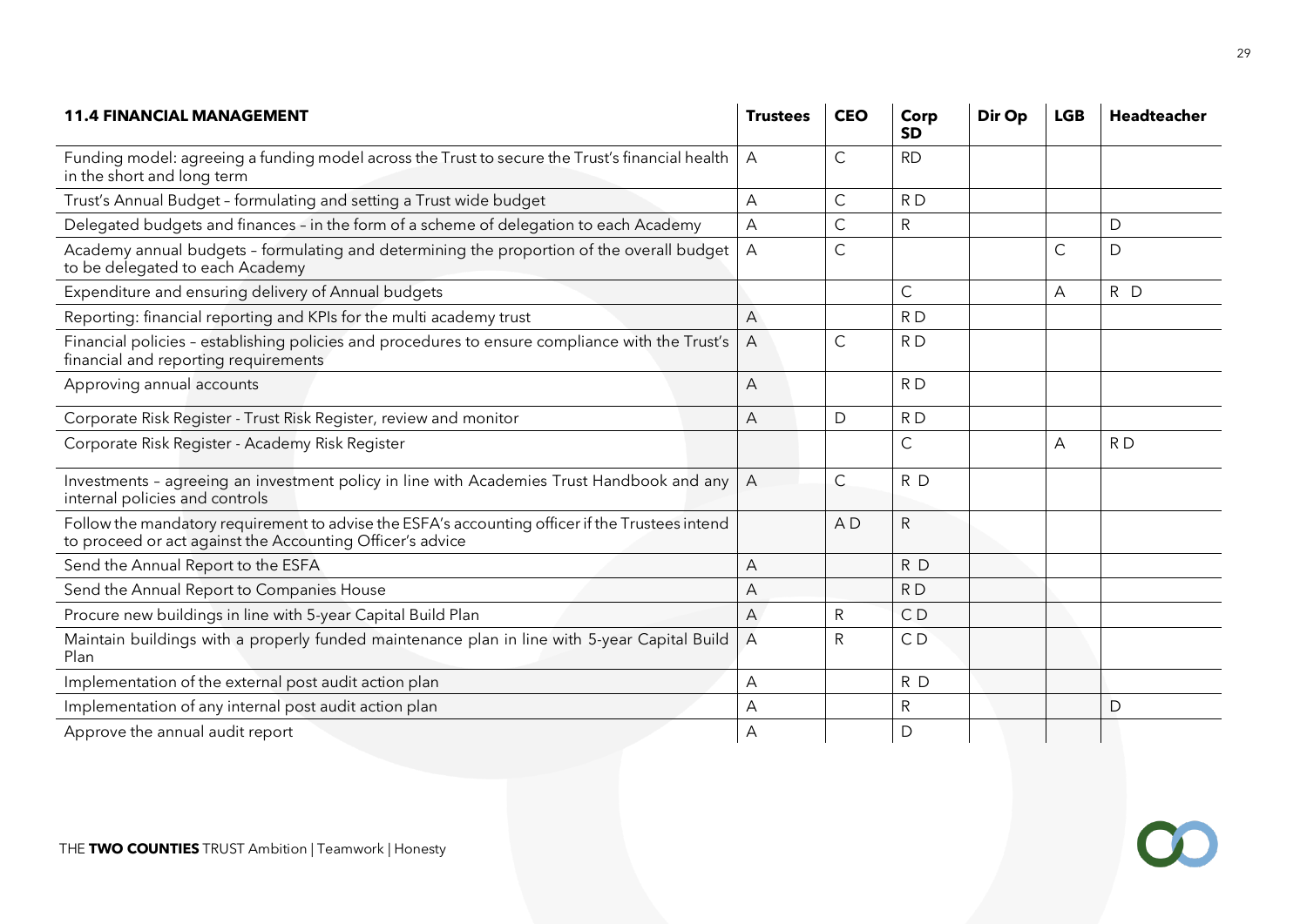| <b>11.5 EMPLOYMENT</b>                                                                                                                      | <b>Trustees</b> | <b>CEO</b>   | Corp<br><b>SD</b> | Dir Op         | <b>LGB</b>   | <b>Headteacher</b> |
|---------------------------------------------------------------------------------------------------------------------------------------------|-----------------|--------------|-------------------|----------------|--------------|--------------------|
| Appointing the CEO                                                                                                                          | R A D           |              |                   |                |              |                    |
| Appointing any other Executive senior Trust staff                                                                                           | A               | ${\sf R}$    |                   | D              |              |                    |
| Appointing the Headteacher at each Academy                                                                                                  | A               | ${\sf R}$    |                   | $\mathsf{D}$   | $\mathsf C$  |                    |
| Appointments SLT at each academy                                                                                                            |                 | C A          |                   | D              | А            | R D                |
| Staffing appointments at each academy                                                                                                       |                 |              |                   | D              | A            | R D                |
| Appointing other staff to MAT Central Team                                                                                                  |                 | $\mathsf{C}$ |                   | <b>RAD</b>     |              |                    |
| Establishing Trust HR policies in accordance with appropriate regulations including Pay /<br>Appraisal                                      | A               | $\mathsf{R}$ |                   | $\mathsf{D}$   |              | $\mathsf{C}$       |
| Academy pay progression decisions (excluding Headteacher)                                                                                   |                 |              |                   | $\mathsf{C}$   | A            | RD                 |
| Appraisal of the Headteacher and pay decisions                                                                                              |                 | <b>RAD</b>   |                   |                | <b>RAD</b>   |                    |
| Determine annual pay and performance review for the Executive Team                                                                          | A               | $\mathsf R$  |                   | D              |              |                    |
| Cost of living pay increases (all staff) & confirmation of pay scales                                                                       | A               | ${\sf R}$    | $\mathsf C$       | RD             |              |                    |
| Terms & Conditions of Employment                                                                                                            | $\overline{A}$  | C            |                   | RD             |              |                    |
| Suspend staff from MAT Central Team in accordance with Trust disciplinary / capability<br>policies                                          |                 | A            |                   | RD             |              |                    |
| Dismiss staff from MAT Central Team in accordance with Trust disciplinary / capability policies                                             |                 |              |                   | R <sub>D</sub> |              |                    |
| Suspend or dismiss the CEO /<br>Executive senior staff from MAT Central Team in accordance with Trust disciplinary / capability<br>policies | <b>RAD</b>      |              |                   |                |              |                    |
| Appeals associated with dismissal                                                                                                           | <b>RAD</b>      |              |                   |                |              |                    |
| Suspend a Headteacher in accordance with Trust disciplinary and capability policies                                                         | A               | ${\sf R}$    |                   | C <sub>D</sub> | $\mathsf C$  |                    |
| Dismiss a Headteacher in accordance with Trust disciplinary and capability policies                                                         | A               | $\mathsf{R}$ |                   | CD             | $\mathsf{C}$ |                    |
| Appeals associated with dismissal                                                                                                           | A               |              |                   | CD             |              |                    |
| Suspend other academy staff in accordance with Trust disciplinary and capability policies                                                   |                 | A            |                   | CD             |              | A <sub>D</sub>     |
| Dismiss other academy staff in accordance with Trust disciplinary and capability policies                                                   | A               |              |                   | RD             | $\mathsf C$  | ${\sf R}$          |
| Appeals associated with dismissal                                                                                                           | A               |              |                   | RD             | $\mathsf{C}$ | $\mathsf{D}$       |
| THE TWO COUNTIES TRUST Ambition   Teamwork   Honesty                                                                                        |                 |              |                   |                |              |                    |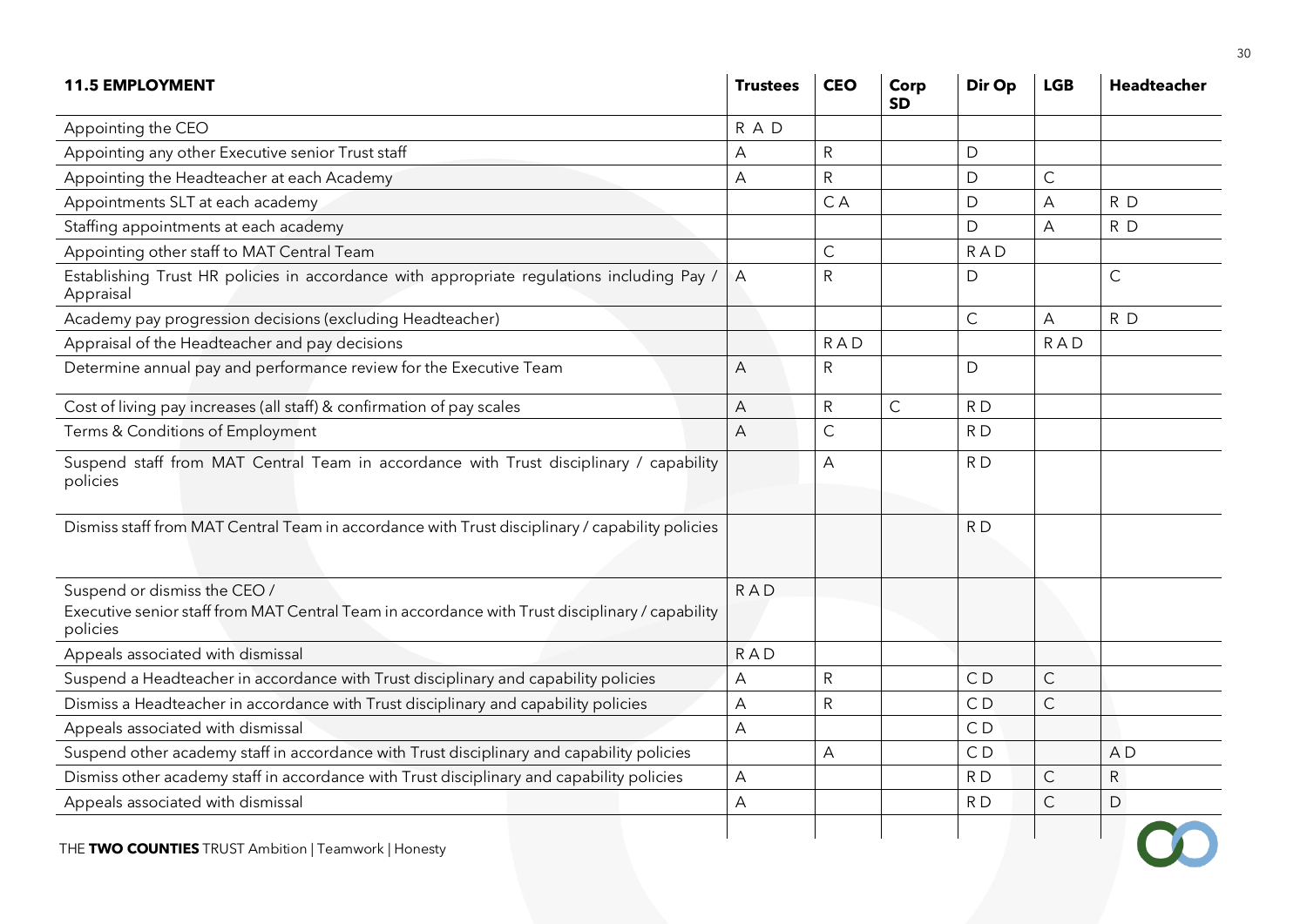| Appeals associated with suspension                                         |  |  |  |
|----------------------------------------------------------------------------|--|--|--|
| Set the Discipline and Grievance Procedure                                 |  |  |  |
| Determining and allocating Central Services Team to Academies in the Trust |  |  |  |

| <b>11.6 OPERATIONS</b>                                                   | <b>Trustees</b> | <b>CEO</b>   | Corp<br><b>SD</b> | Dir Op    | <b>LGB</b> | <b>Headteacher</b> |
|--------------------------------------------------------------------------|-----------------|--------------|-------------------|-----------|------------|--------------------|
| Overseeing the effectiveness of services provided centrally by the Trust | A               | RD           |                   |           |            |                    |
| <b>Estates Strategy</b>                                                  | A               | $\mathsf{C}$ | RD                |           |            |                    |
| Health and Safety Strategy                                               | $\mathsf{A}$    | C            | RD                |           |            |                    |
| <b>IT Strategy</b>                                                       | A               | C            |                   | <b>RD</b> |            |                    |
| Acquiring and disposing of Trust land<br>Changing use of assets          | $\mathsf{A}$    | $\mathsf{C}$ | RD                |           |            |                    |
| Arranging insurance for the Trust and academies                          | A               | $\mathsf{C}$ | RD                |           |            |                    |
| <b>Academy Prospectus</b>                                                |                 | $\mathsf{C}$ |                   |           | А          | RD                 |
| Media & PR - overseeing public relations for Trust and Academies         |                 | А            |                   | D         |            |                    |
| Trust Strategic Plan                                                     | A               | RD           | D                 | D         |            |                    |
| Approve and set up Trustees and Governor Expenses Scheme                 | A               | $\mathsf{C}$ | RD                |           |            |                    |
| Determine Trust's Vision, Strategy and Key Priorities                    | A               | RD.          | D                 | D         |            |                    |
| Determine School's Vision, Strategy and Key Priorities                   |                 | $\mathsf{C}$ |                   |           | AR         | D                  |
| Carrying out DBS checks                                                  |                 |              |                   | D         |            |                    |

 $\bullet$